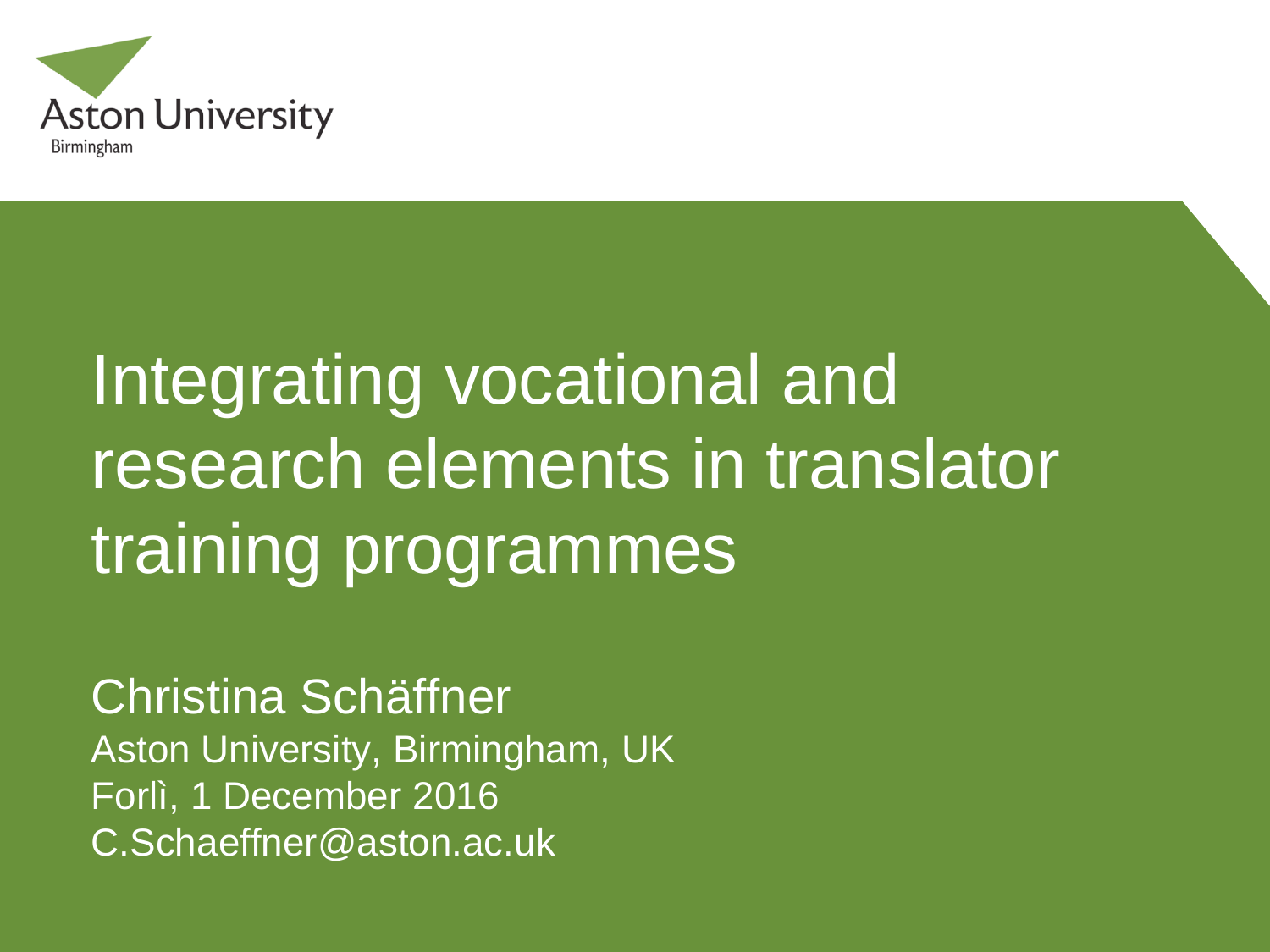### Growth story = success story? Industry

- Common Sense Advisory: The language industry shows resilience ▶ to crisis and good growth prospects: annual growth rate of 10% for the size of the language industry in the European Union
- UK 2015 Survey: Combined volume of all companies in the survey ▶ grew by 11% in 2014 (software, e-commerce and e-learning as the customer group with the fastest growing demand)
- **Translation and interpretation services is the fastest-growing** industry in the country by job growth, […] expected to add about 12,400 jobs between 2014 and 2019, or a 36 percent increase.
- [http://fusion.net/story/147489/why-translation-is-the-fastest-growing-career-in-the-](http://fusion.net/story/147489/why-translation-is-the-fastest-growing-career-in-the-country/)▶ country/

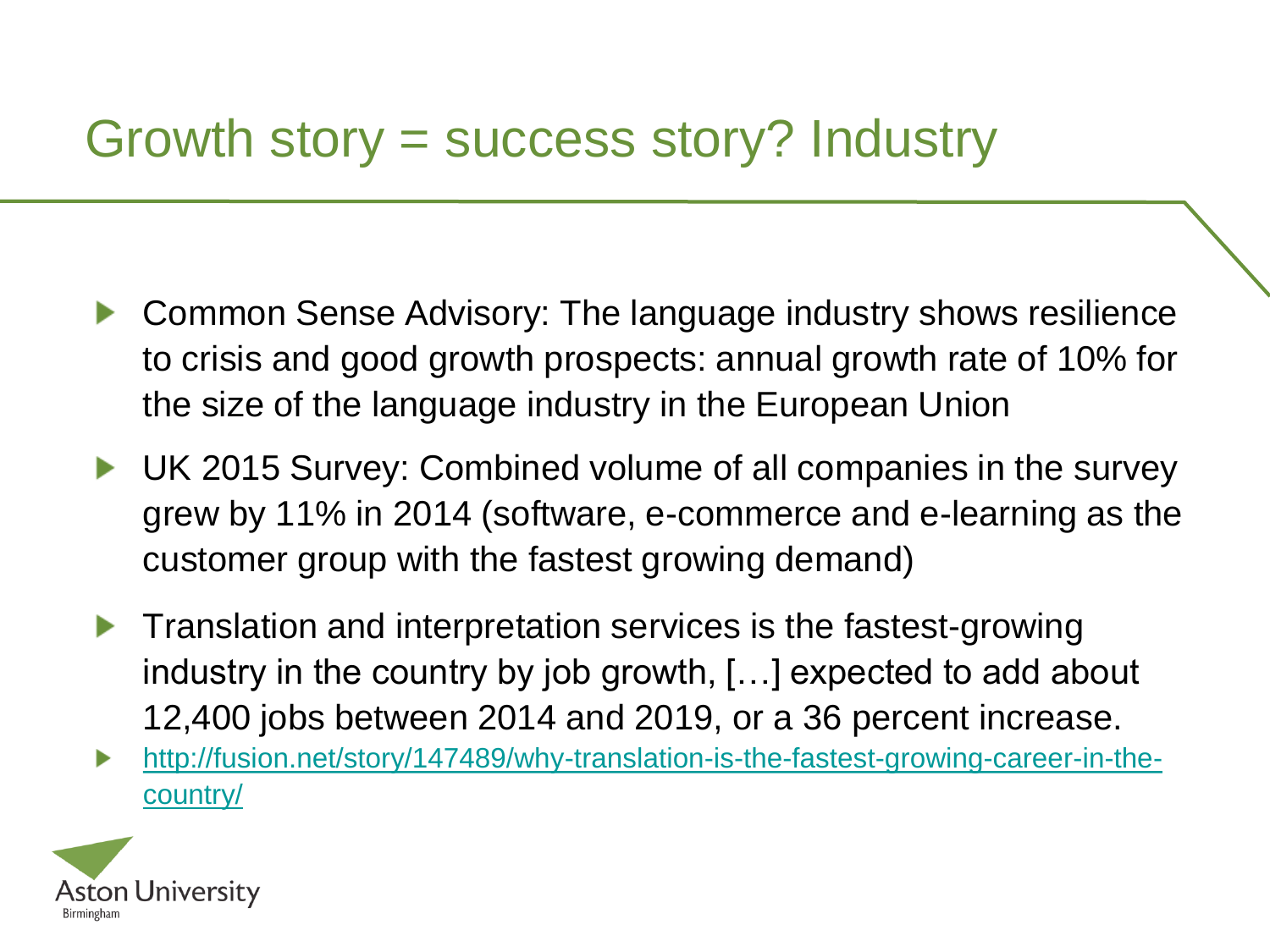### Growth story = success story? Programmes

- ▶ Growth of translator training programmes
- ▶ Lexicool: lists 63 countries, over 600 courses worldwide, mainly post-graduate courses that lead to a recognised qualification (Master of Arts, PHD, Diploma, Certificate, etc)

<http://www.lexicool.com/courses.asp>▶

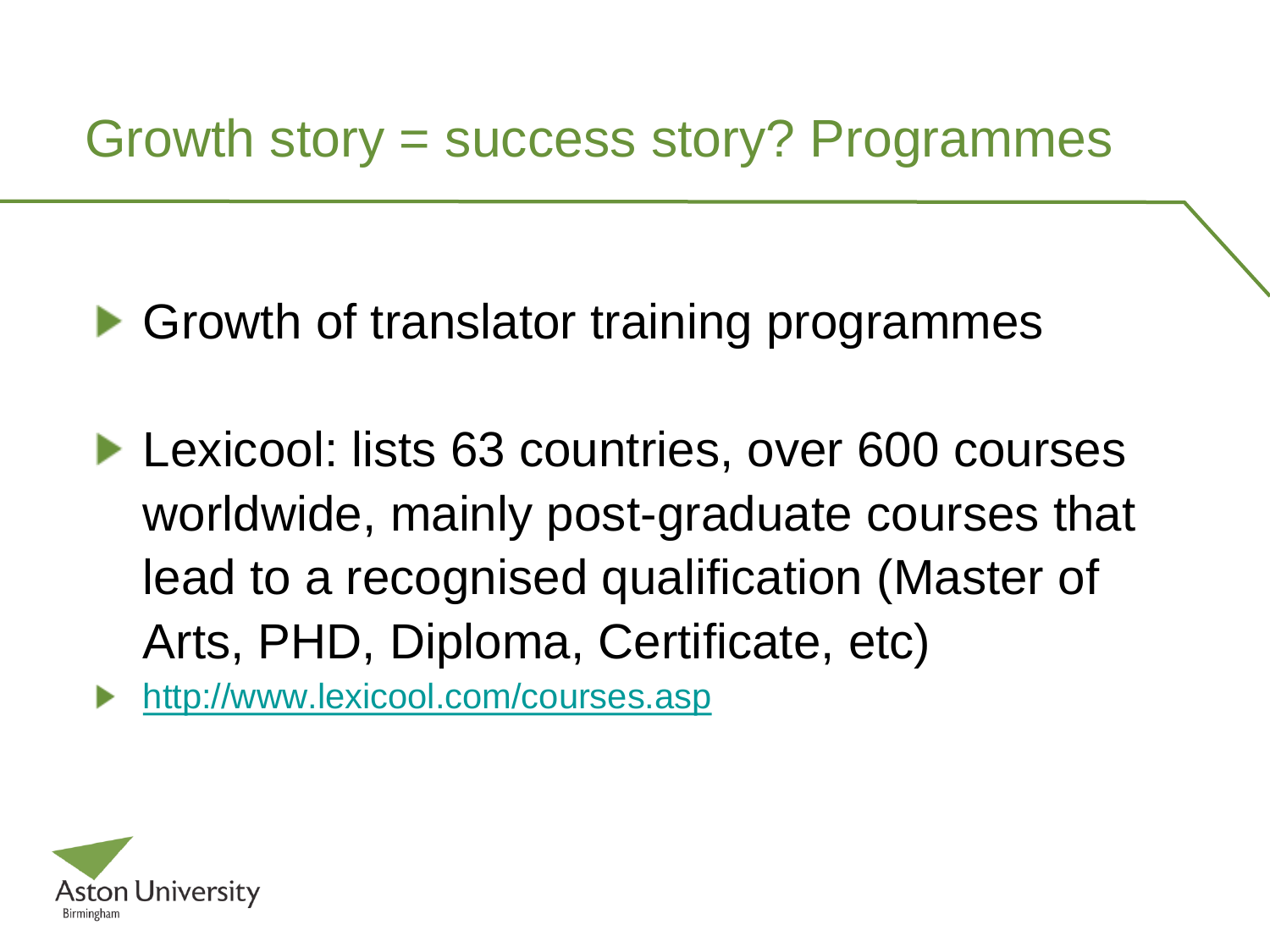Aims of translator training



# ▶ Graduates who are qualified for the market ▶ Graduates who are job-ready

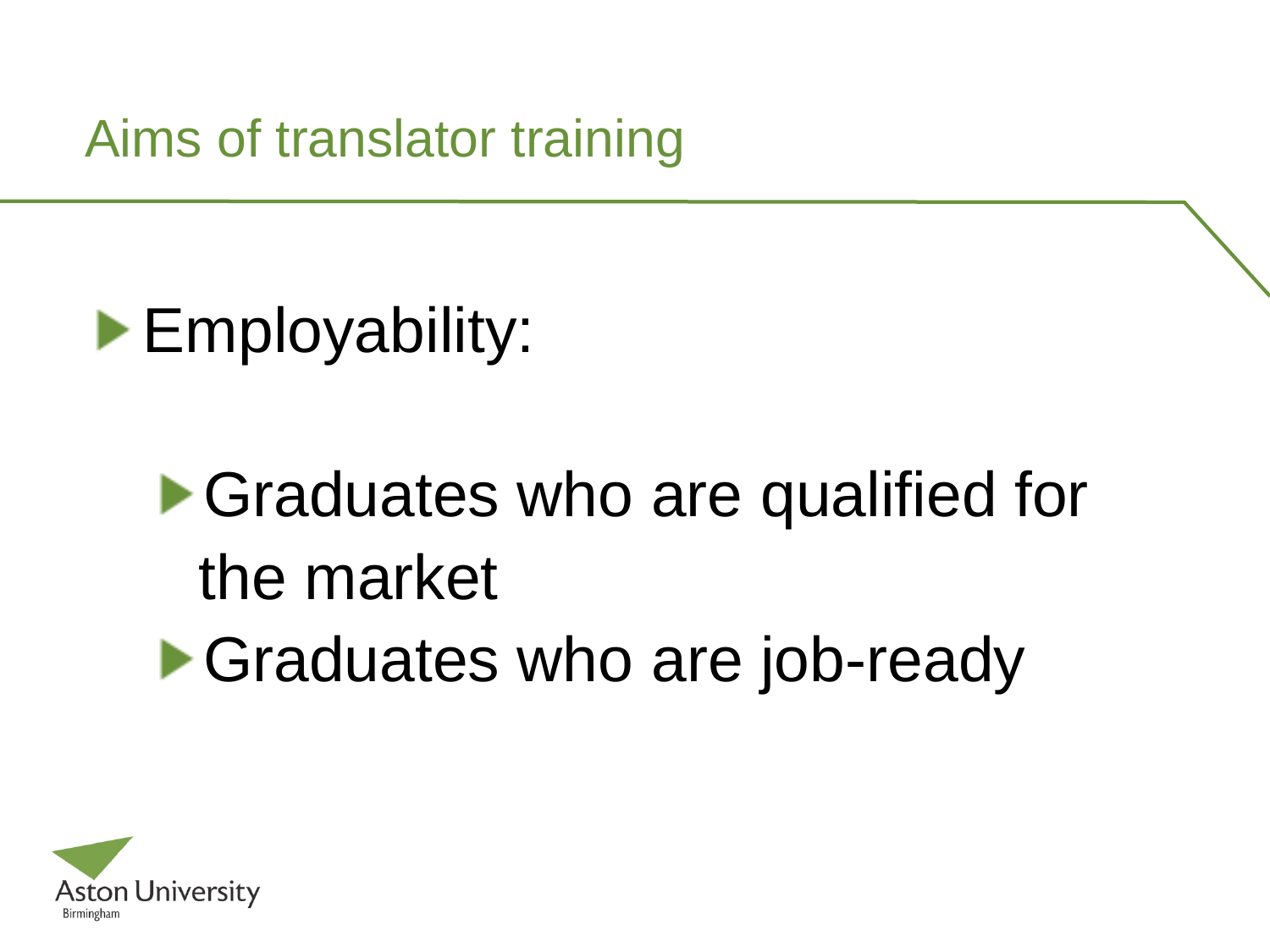# But what is the market (like)?

- It is rapidly changing ▶
- A diverse profession (translators, project managers, revisors, etc) ▶
- One of the most fragmented sectors in the world (the top 30 LSPs ▶ represent only about 26% of the total market revenue)
- Unregulated ▶
- Increase of machine translation and amateur (volunteer) ▶ translation

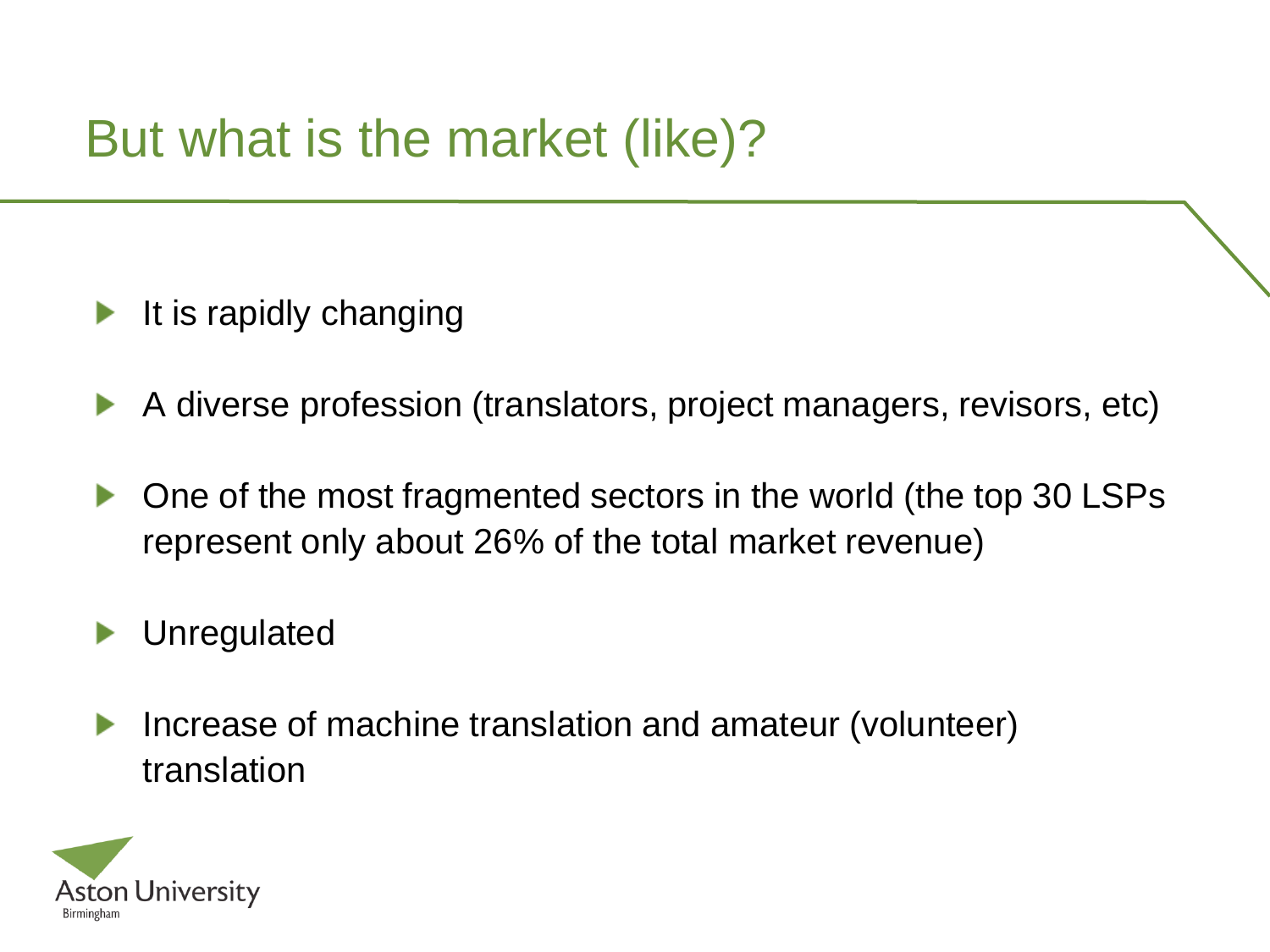# What job?

#### **Language Industry**:

[Gaming localization,](http://www.commonsenseadvisory.com/Research.aspx?KeyWordID=105) [Internationalization,](http://www.commonsenseadvisory.com/Research.aspx?KeyWordID=107) [Interpreting,](http://www.commonsenseadvisory.com/Research.aspx?KeyWordID=98) Interpreting [technologies, Localization, Machine translation, Market sizing,](http://www.commonsenseadvisory.com/Research.aspx?KeyWordID=125)  [Multimedia \(audio, video, e-learning\) localization](http://www.commonsenseadvisory.com/Research.aspx?KeyWordID=104), On-site [interpreting, Service-specific market studies, Software lo](http://www.commonsenseadvisory.com/Research.aspx?KeyWordID=99)[calization](http://www.commonsenseadvisory.com/Research.aspx?KeyWordID=103), [Telephone interpreting](http://www.commonsenseadvisory.com/Research.aspx?KeyWordID=101), [Testing and quality assurance](http://www.commonsenseadvisory.com/Research.aspx?KeyWordID=108), [Transcreation,](http://www.commonsenseadvisory.com/Research.aspx?KeyWordID=109) [Translation](http://www.commonsenseadvisory.com/Research.aspx?KeyWordID=97), [Translation management systems,](http://www.commonsenseadvisory.com/Research.aspx?KeyWordID=118) [Translation technologies](http://www.commonsenseadvisory.com/Research.aspx?KeyWordID=114), [Video interpreting](http://www.commonsenseadvisory.com/Research.aspx?KeyWordID=100), [Web globalization](http://www.commonsenseadvisory.com/Research.aspx?KeyWordID=106)

 $\blacktriangleright$ *[The Language Services Market: 2014](http://www.commonsenseadvisory.com/AbstractView.aspx?ArticleID=21531)* <http://www.commonsenseadvisory.com/AbstractView.aspx?ArticleID=21531>

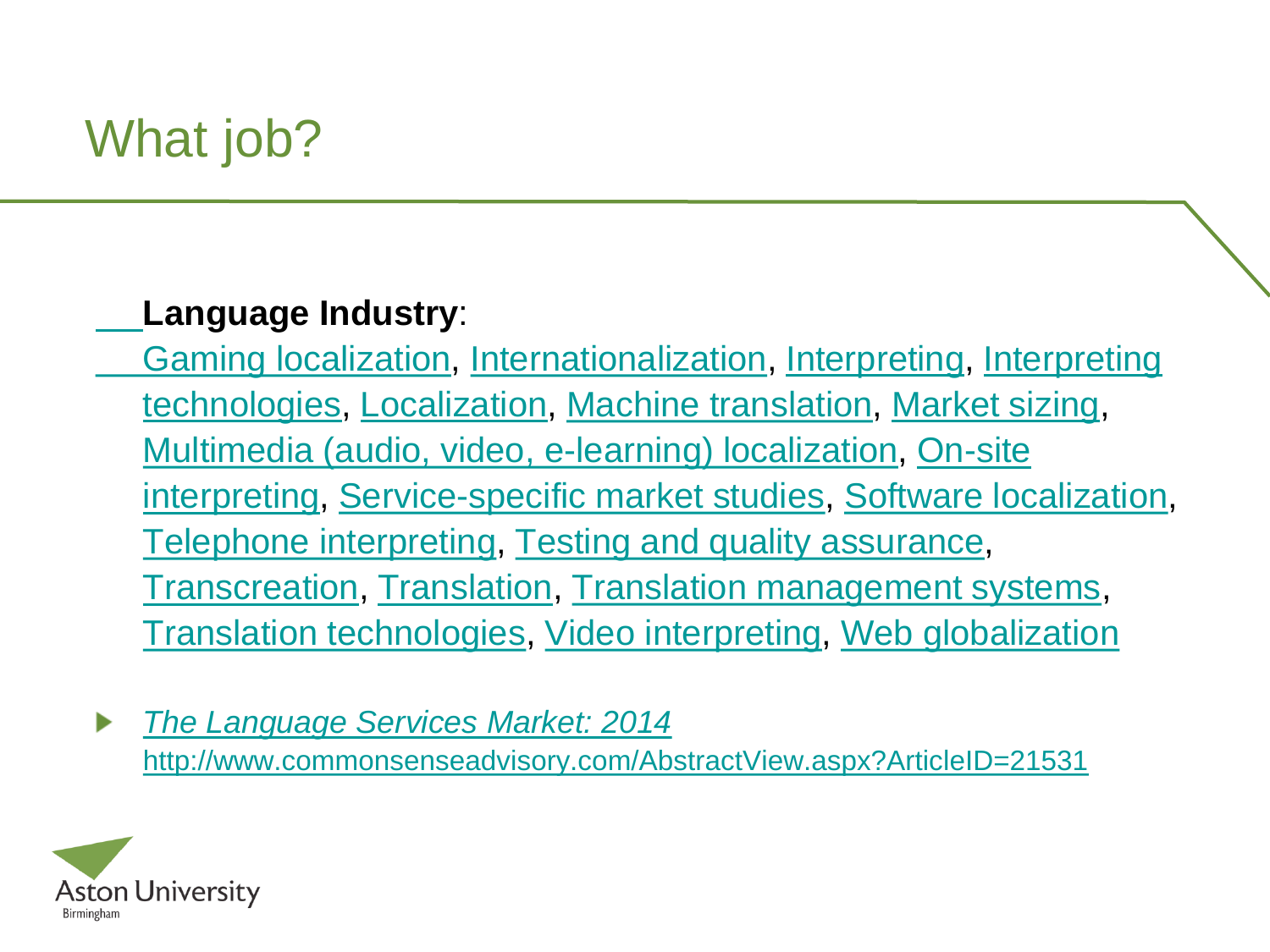## Training: what for? what? where? how?

- Aims? Training for local / national / international market(s)?
- Content? Curriculum?
- At university? Technical college?
- Level? (Bachelor? Master?)
- Dedicated programme? General or Specialised domain ▶ (legal / medical / audio-visual translation / …)?
- Translation and/or interpreting? Which language(s)? ▶
- Duration?
- Teachers? Trainers? (Academics vs professionals)
- Teaching and assessment methods?

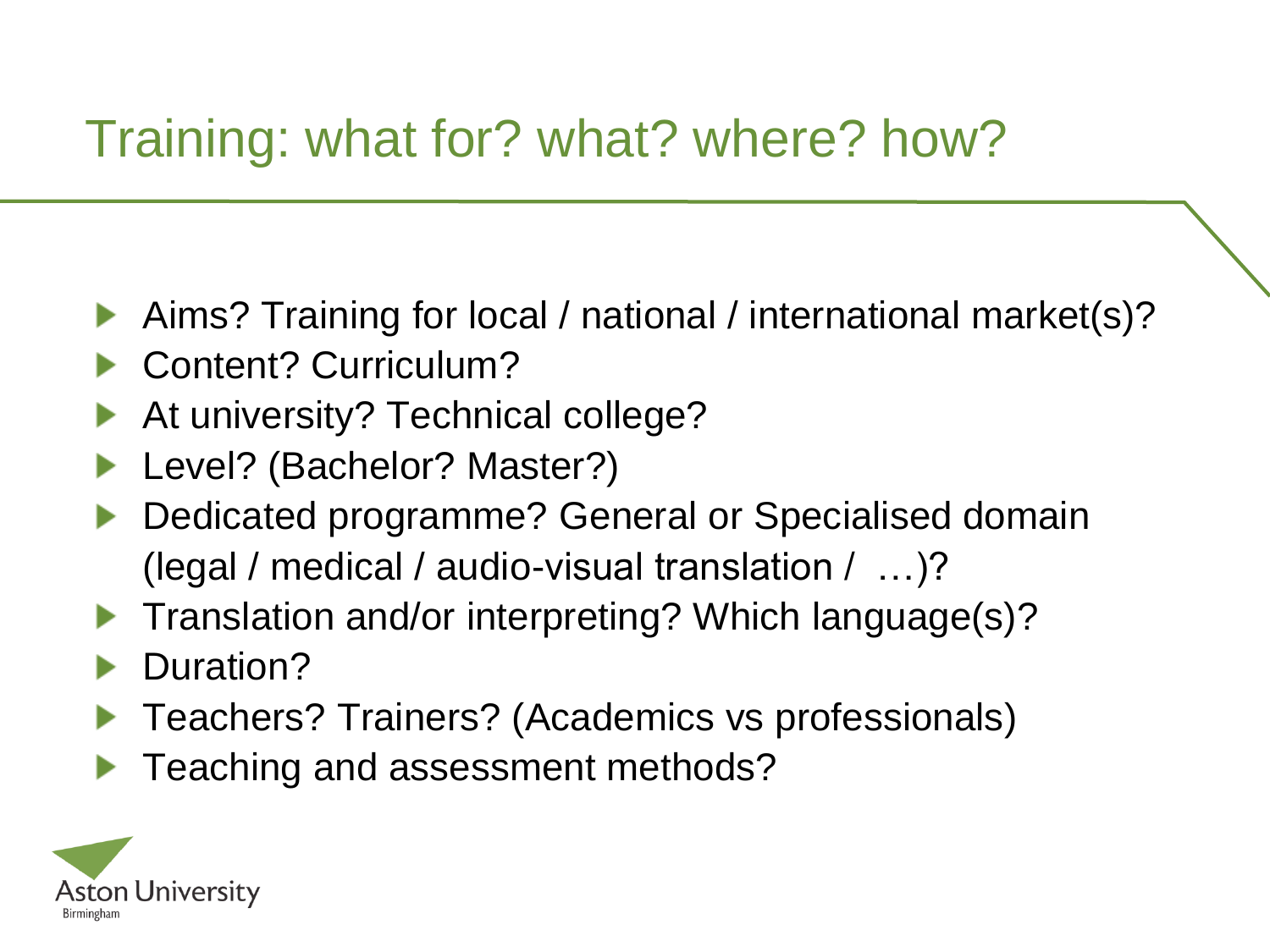### Agreement on curriculum design

- training should be organized around a set of skills and/or ▶ competences as learning outcomes
- translator training programmes should be professionally oriented ▶ and guided by the needs of the translation industry – employers surveys (e.g. OPTIMALE survey 685 respondents from 27 European countries)
- [http://www.translator-training.eu/attachments/article/52/WP4\\_Synthesis\\_report.pdf](http://www.translator-training.eu/attachments/article/52/WP4_Synthesis_report.pdf) ▶
- OPTIMALE = Optimising professional translator training in a ▶ multilingual Europe (2010 – 2013)

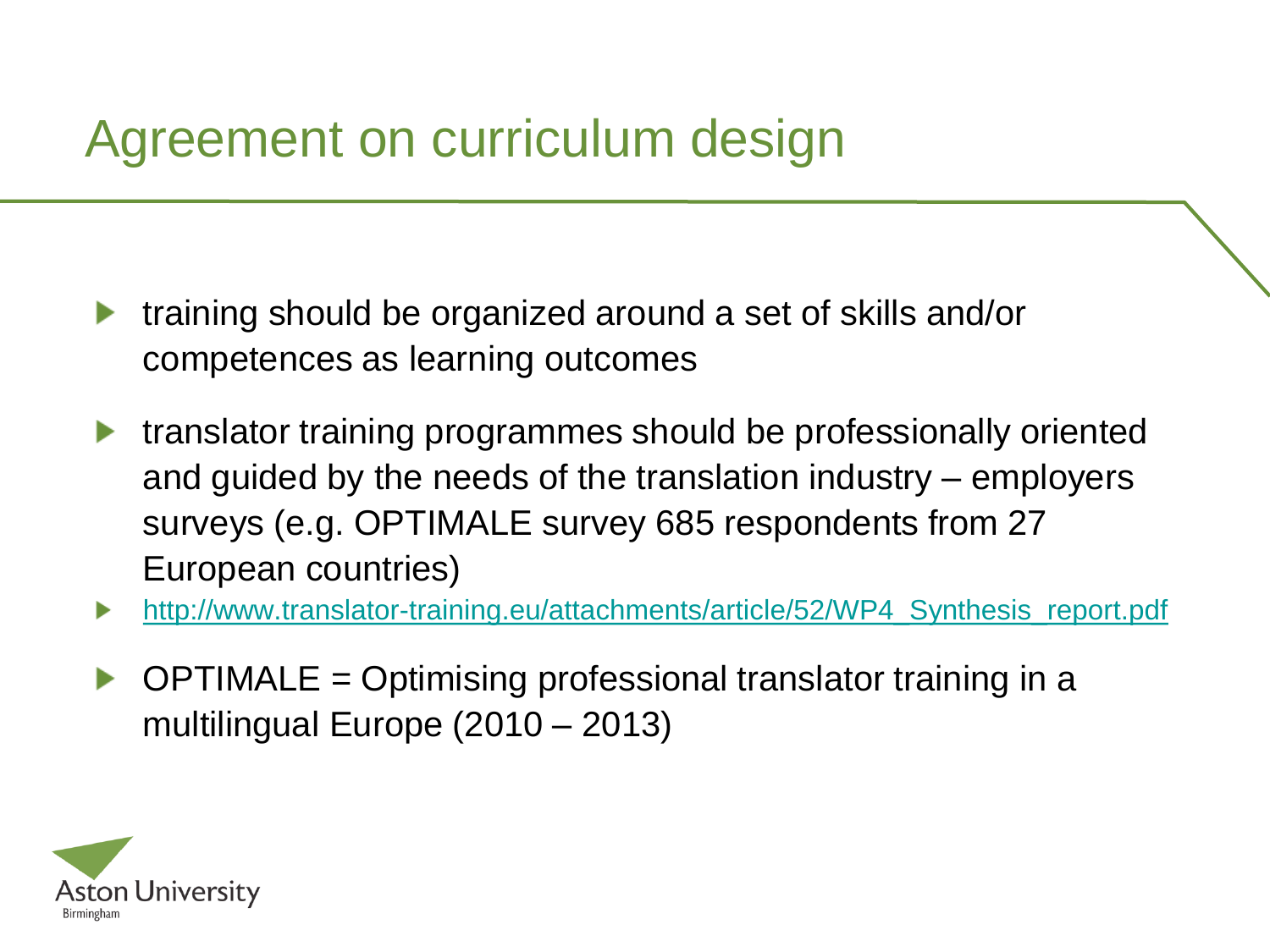### Employer survey: Top 11 competences

Ability to produce 100% quality Ability to identify client requirements Ability to define and/or apply quality... Ability to translate materials in one or... Experience in the field of professional... Awareness of professional ethics and... Ability to define resources required **Ability to produce estimates** A university degree in translation or... Ability to consolidate client relationships Ability to use translation memory systems

**Aston University** 

Birmingham

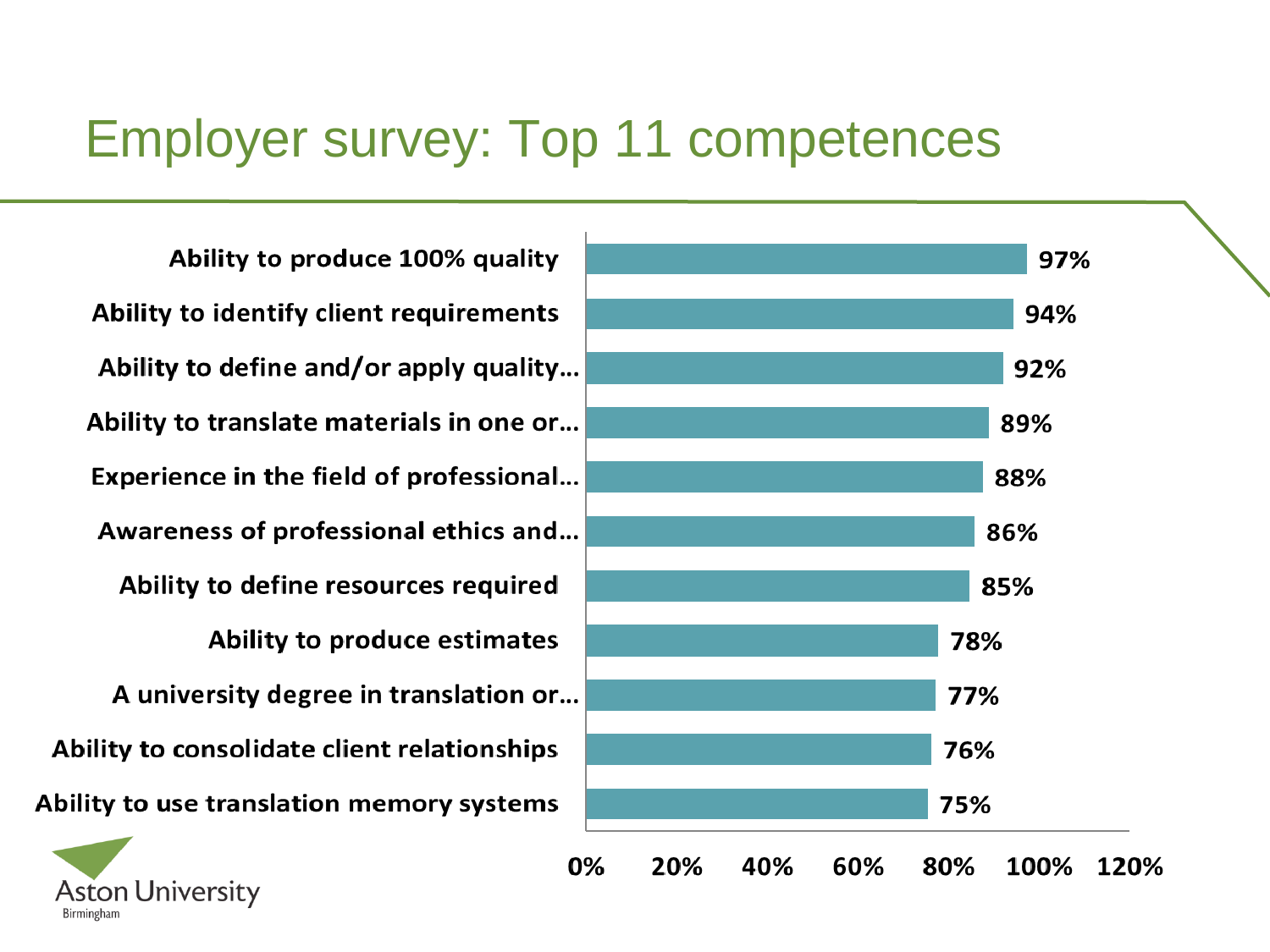## Reference framework for learning outcomes

- European Master's in Translation (EMT)
- [http://ec.europa.eu/dgs/translation/programmes/emt/index\\_en.htm](http://ec.europa.eu/dgs/translation/programmes/emt/index_en.htm) ▶
- Competences for professional translators, experts in ▶ multilingual and multimedia communication
- what is to be achieved, acquired and mastered at the end of training
- $\blacktriangleright$  'competence' = the combination of aptitudes, knowledge, behaviour and knowhow necessary to carry out a given task under given conditions

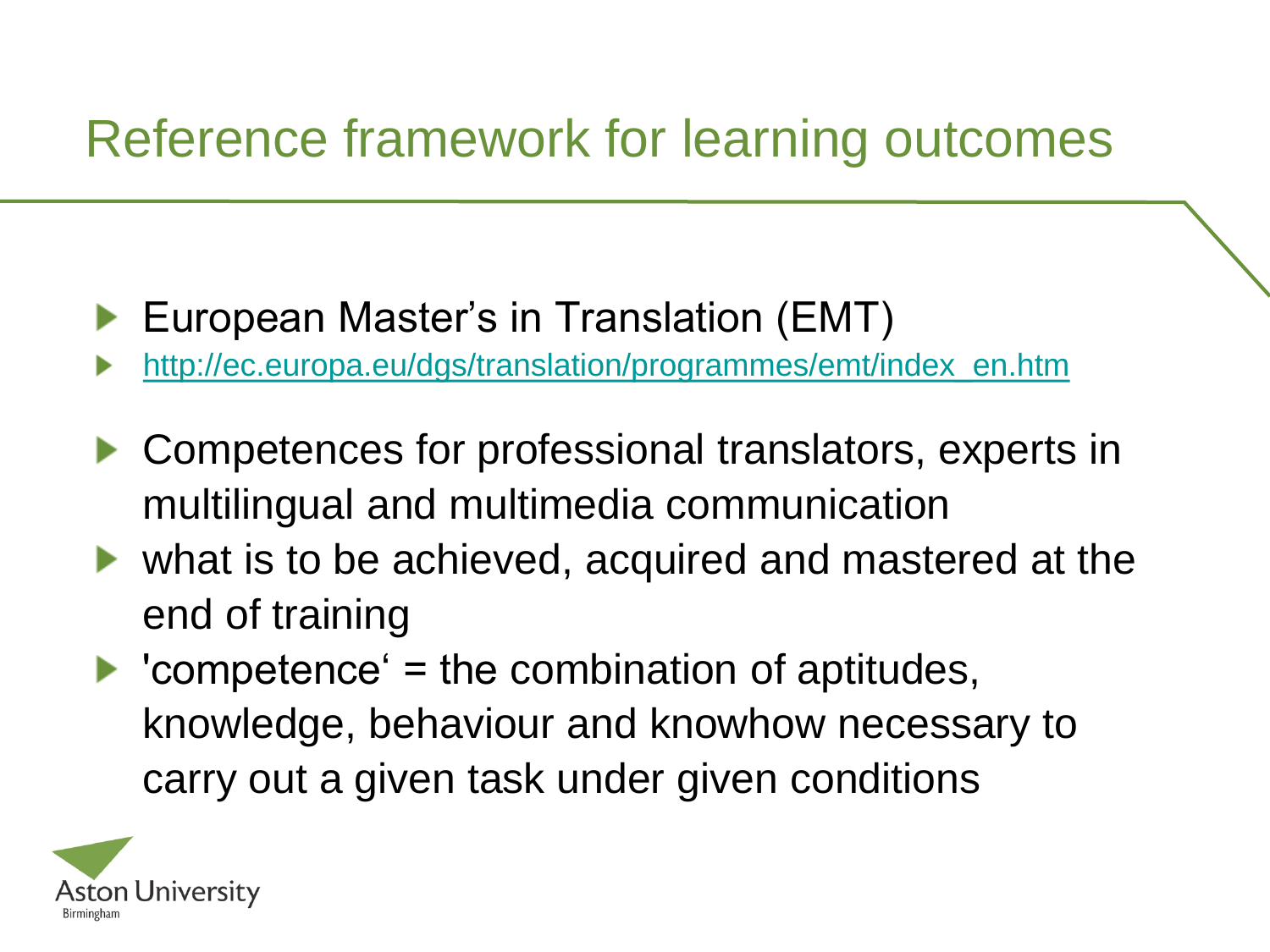### Wheel of competences

Birmingham

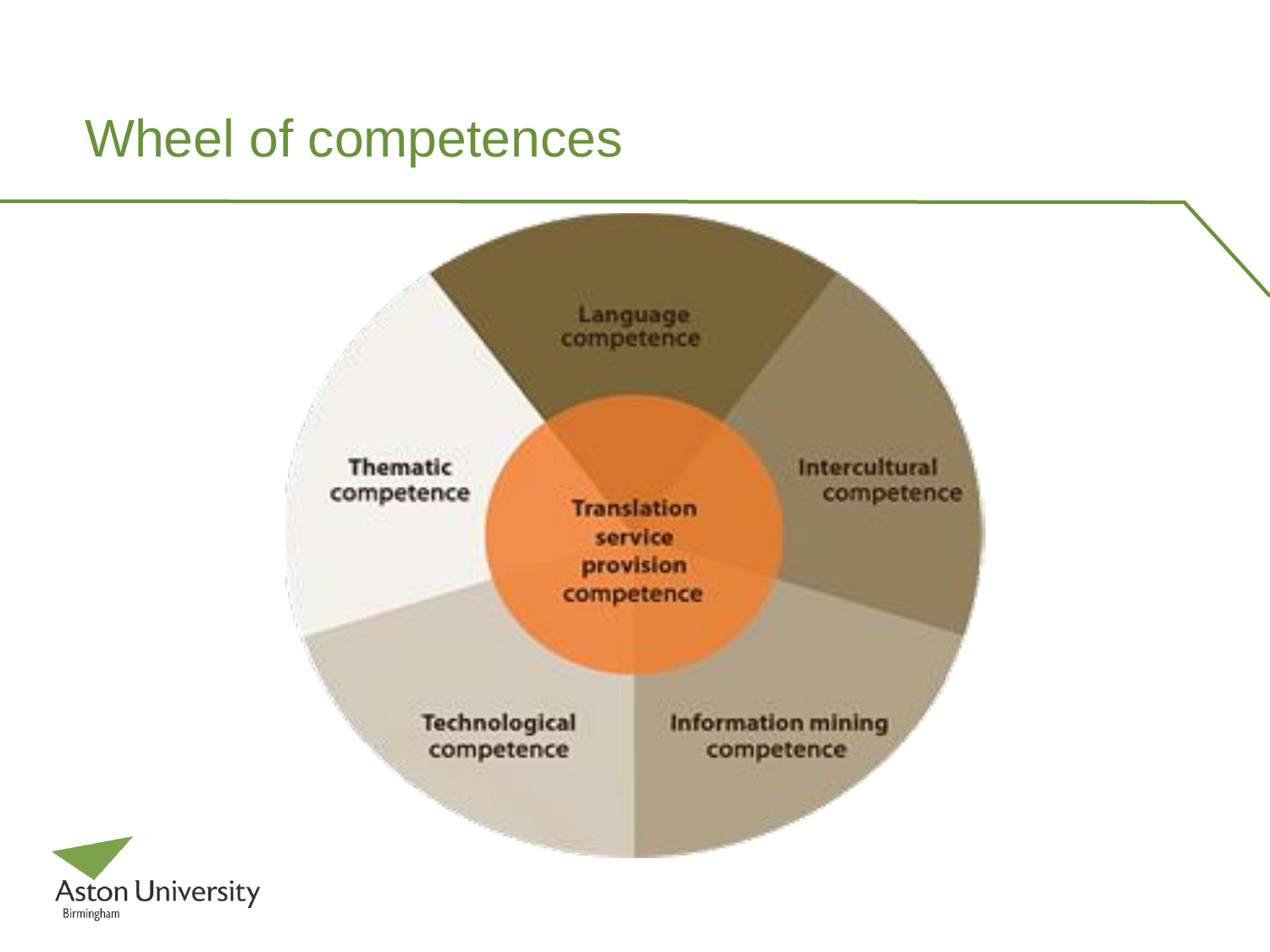# Translation Service Provision Competence

#### **Interpersonal dimension:** Knowing how to

- organise approaches to clients and potential clients (marketing)
- negotiate with the client (to define deadlines, tariffs/invoicing, working conditions, access to information, contract, responsibilities, etc.)
- comply with instructions, deadlines, commitments, interpersonal ▶ competences, team organisation
- comply with professional ethics
- …

#### **Production dimension:** Knowing how to

- create and offer a translation appropriate to the client's request
- define stages and strategies for the translation of a document ▶
- justify one's translation choices and decisions

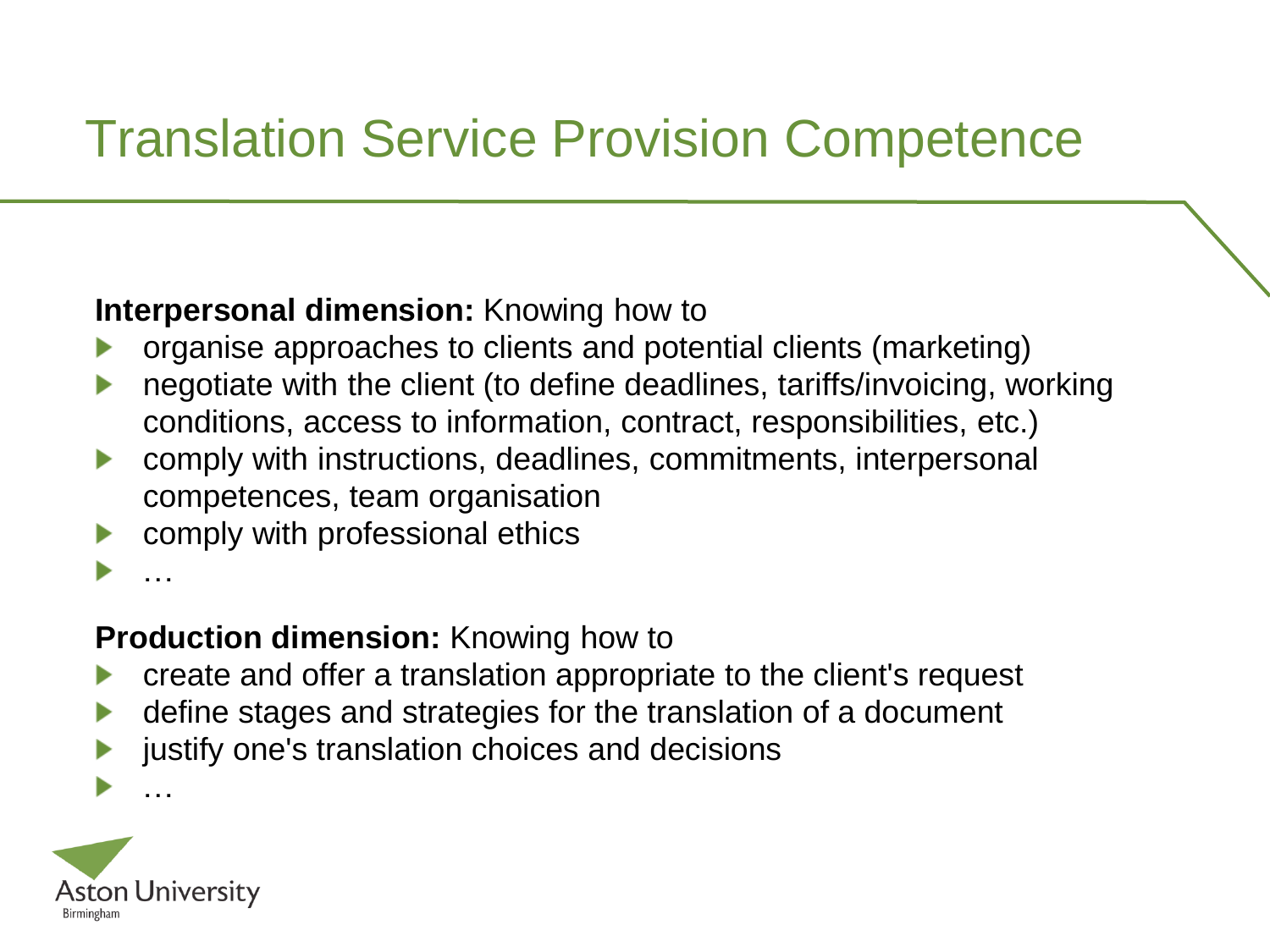### Language and thematic competence

#### **Laguage competence**

Knowing how to understand grammatical, lexical and idiomatic structures as well as the graphic and typographic conventions of language A and one's other working languages (B, C)

#### **Thematic competence**

- Knowing how to search for appropriate information to gain a better grasp of the thematic aspects of a document
- Learning to develop one's knowledge in specialist fields ▶ Developing a spirit of curiosity, analysis and summary



…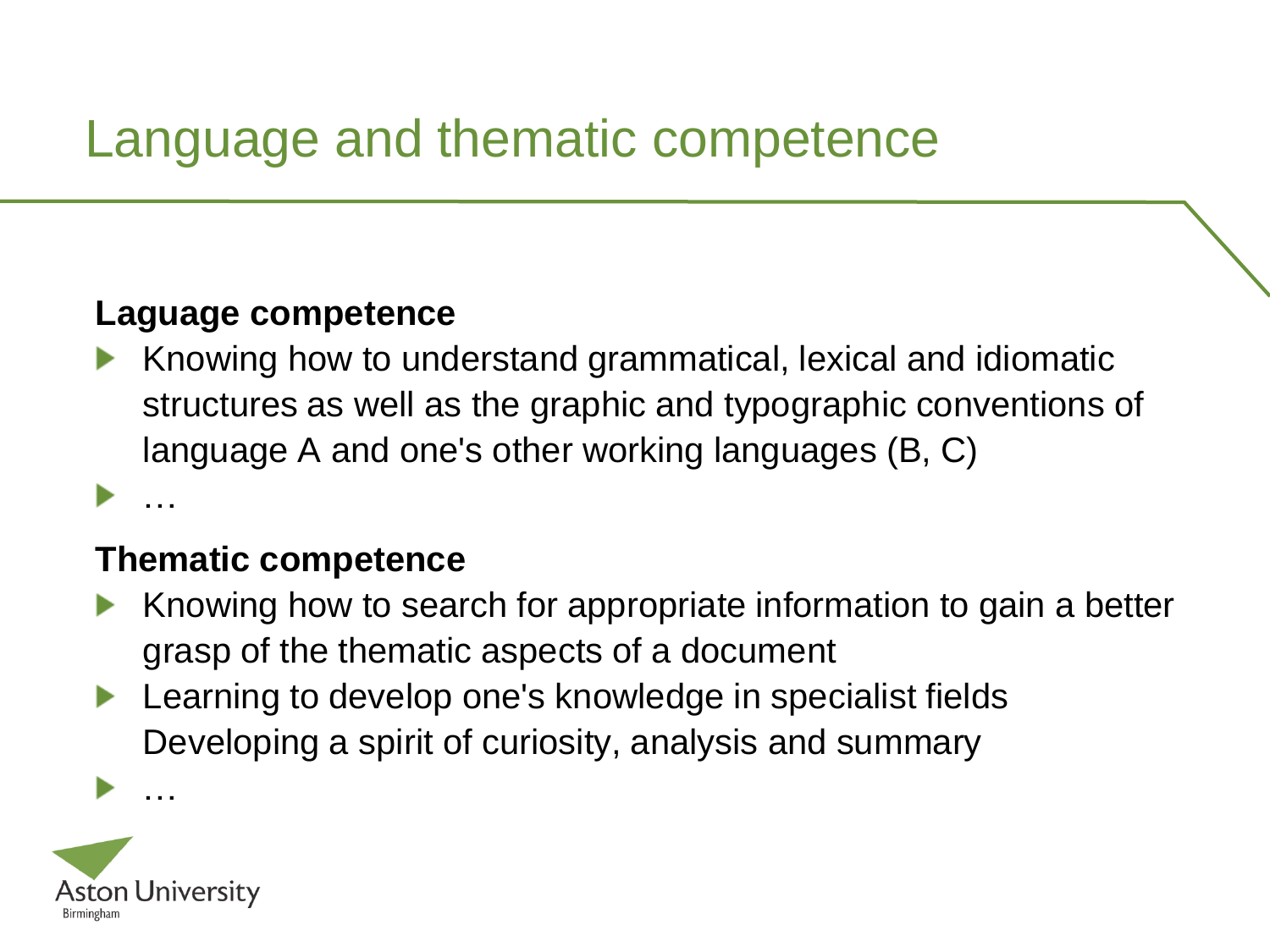### Intercultural competence

#### **Sociolinguistic dimension: Knowing how to**

- recognise function and meaning in language variations (social, geographical, historical, stylistic)
- produce a register appropriate to a given situation, for a particular document (written) or speech (oral)

#### …

#### **Textual dimension: Knowing how to**

- recognise and identify elements, values and references proper to the cultures represented
- compose a document in accordance with the conventions of the ▶ genre and rhetorical standards

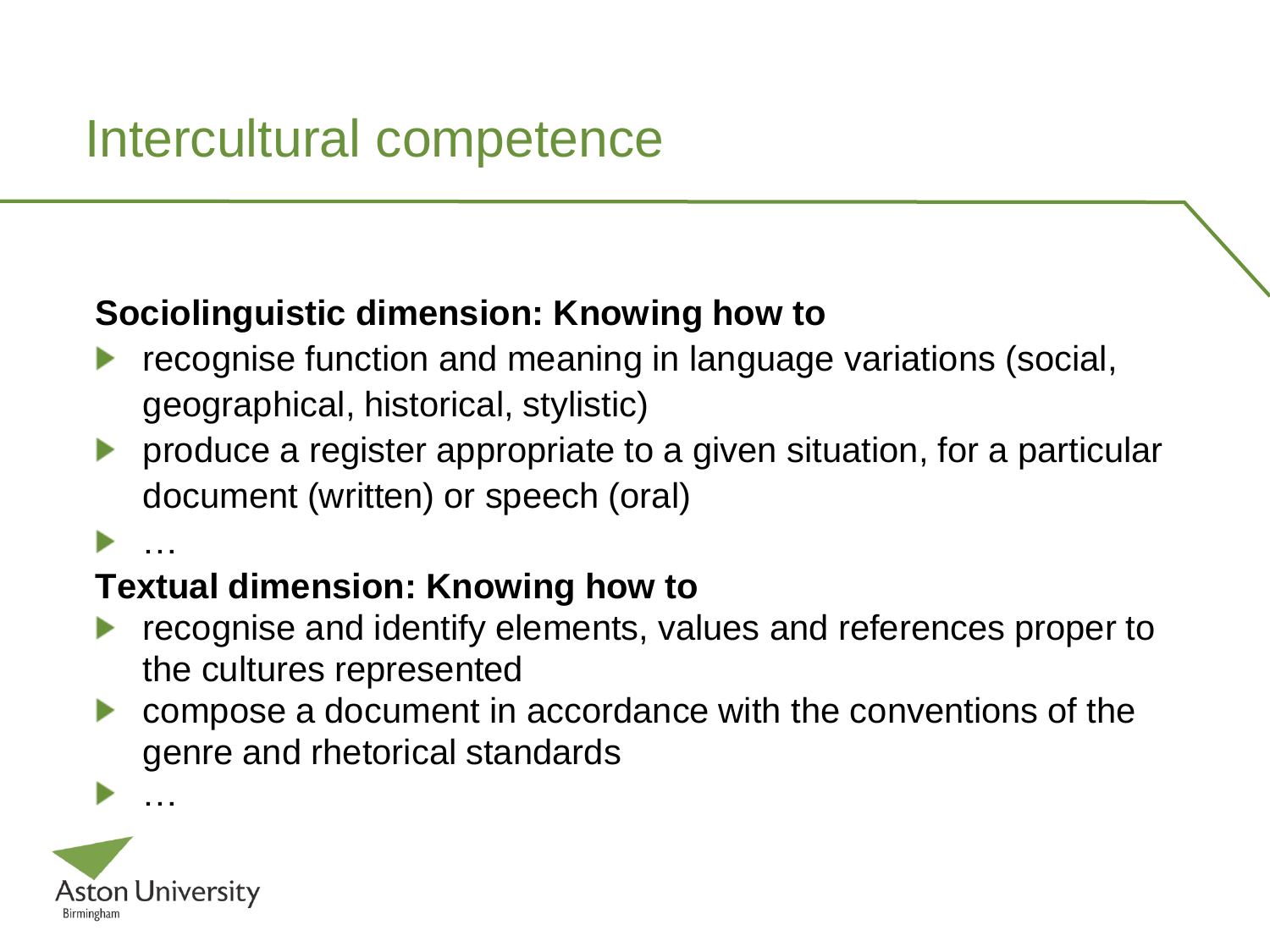### Information mining competence

- ▶ Developing strategies for documentary and terminological research (including approaching experts)
- Knowing how to evaluate the reliability of documentary Þ. sources (critical mind)
- Knowing how to use tools and search engines Þ. effectively (e.g. terminology software, electronic corpora)

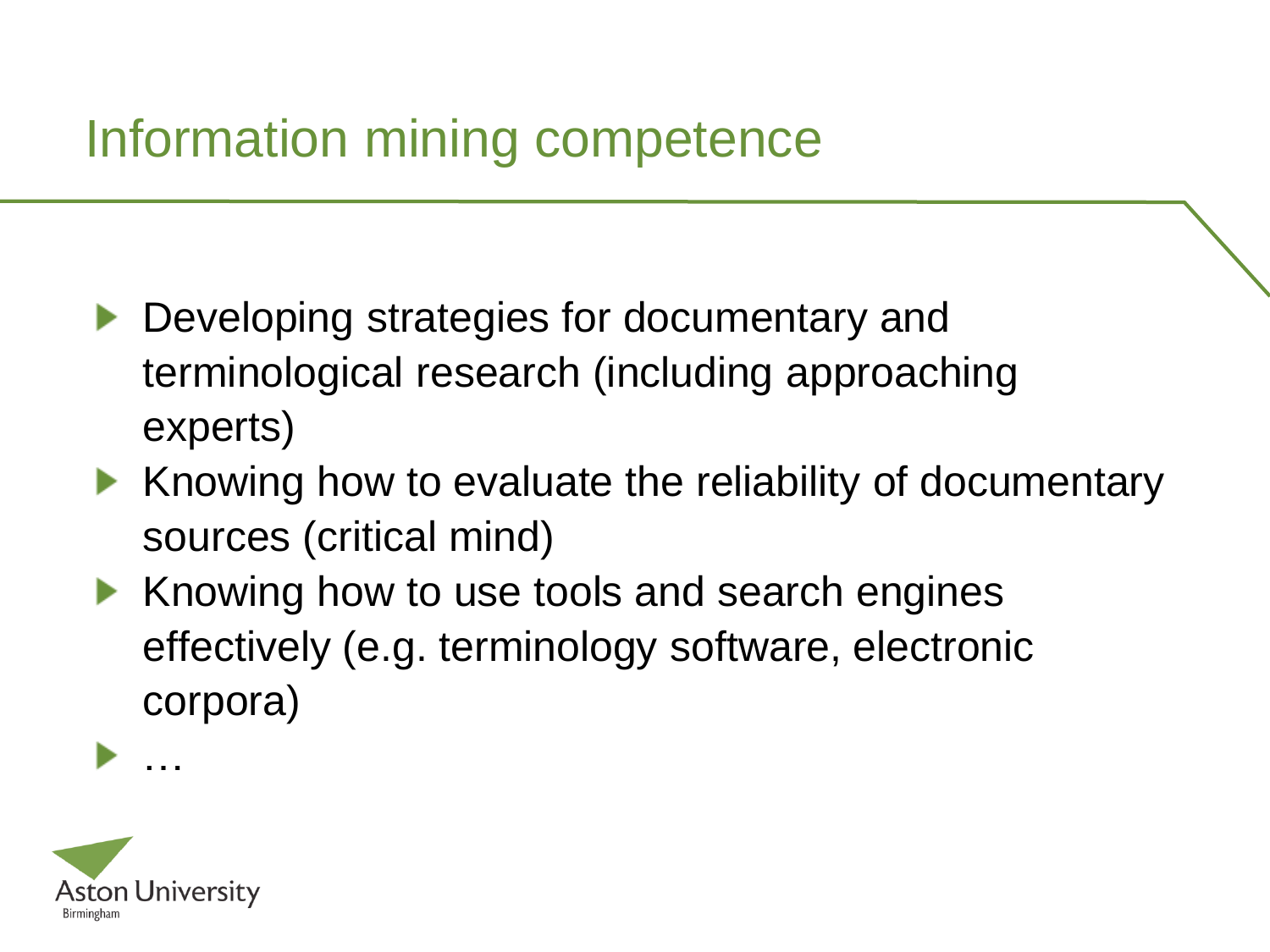# Technological competence (mastering tools)

- Knowing how to use effectively and rapidly and to integrate ▶ a range of software to assist in correction, translation, terminology, layout, documentary research (for example text processing, spell and grammar check, the internet, translation memory, terminology database, voice recognition software)
- Knowing how to prepare and produce a translation in ▶ different formats and for different technical media
- Knowing the possibilities and limits of MT ▶

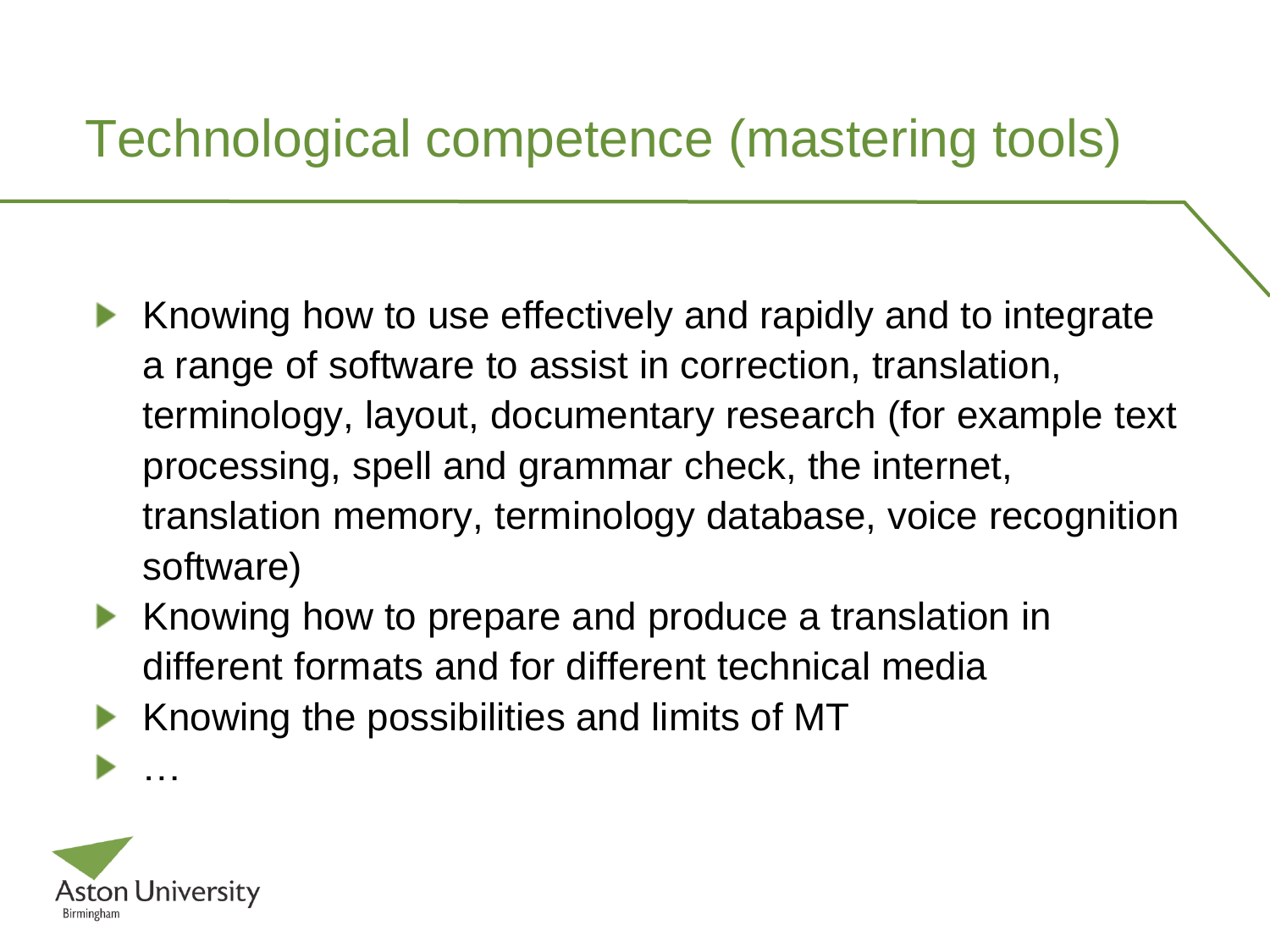# Training (in) all these competences – how?

- ▶ As individual competences?
- Specific module/course for each competence?
- In a particular sequence?
- Using which methods?
- How to assess?
- ▶ Or train all competences simultaneously, in an integrated way? Possible?

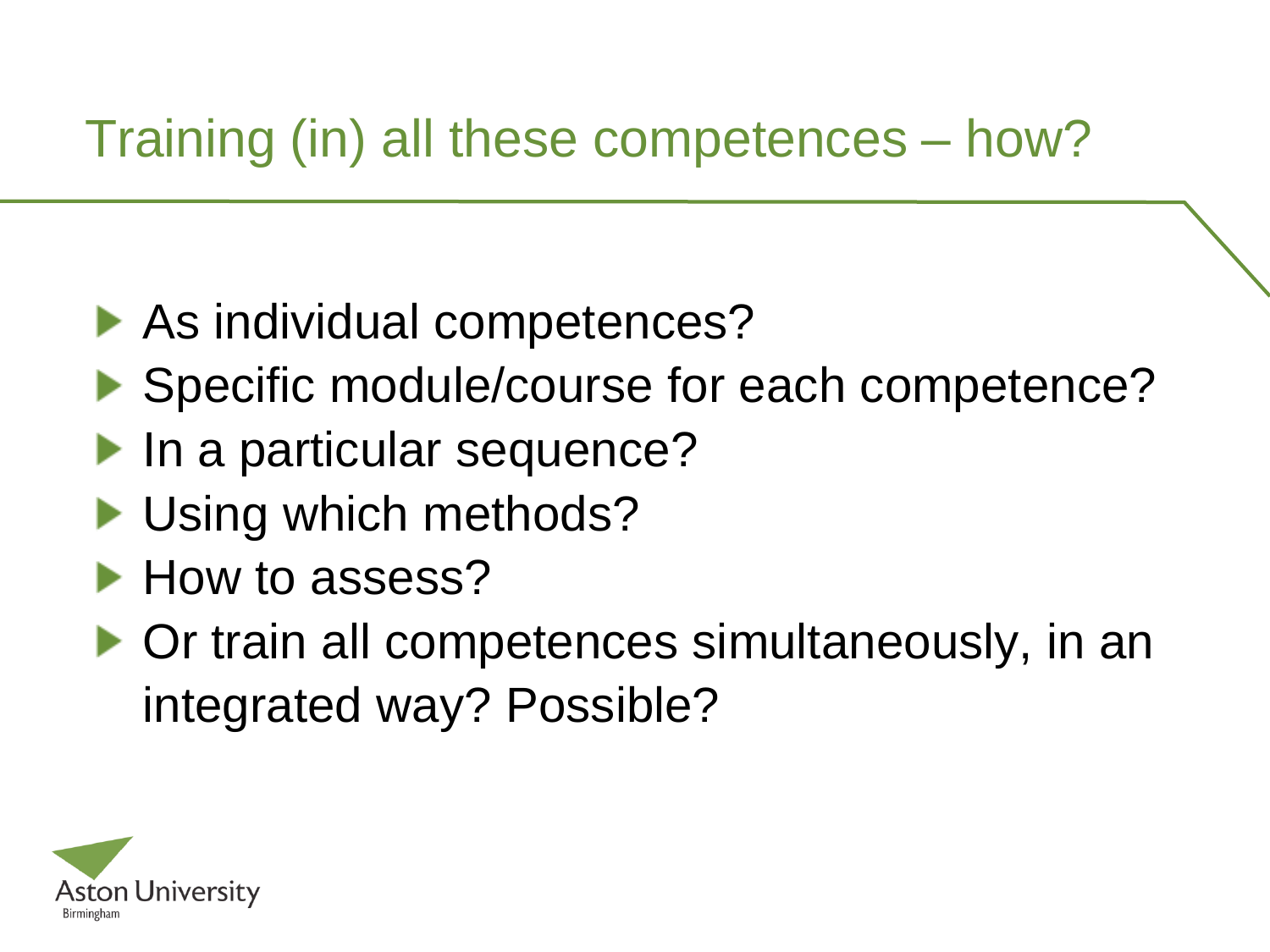# Competent professional translators

- are able to undertake a professional translation ▶
- are able to understand and justify the translational choices made ▶ (requires knowledge in TS, Intercultural Communication, etc)
- have the professional skills that allow them to operate in a commercial environment
- are able to interact with various agents in the translation process ▶ (from commissioning to quality assurance and customer care interpersonal and entrepreneurial skills)
- Therefore: the role of training and education is to develop  $\blacktriangleright$ reflective professionals that can function in the work context

 $\blacktriangleright$  BUT: is this too narrow?

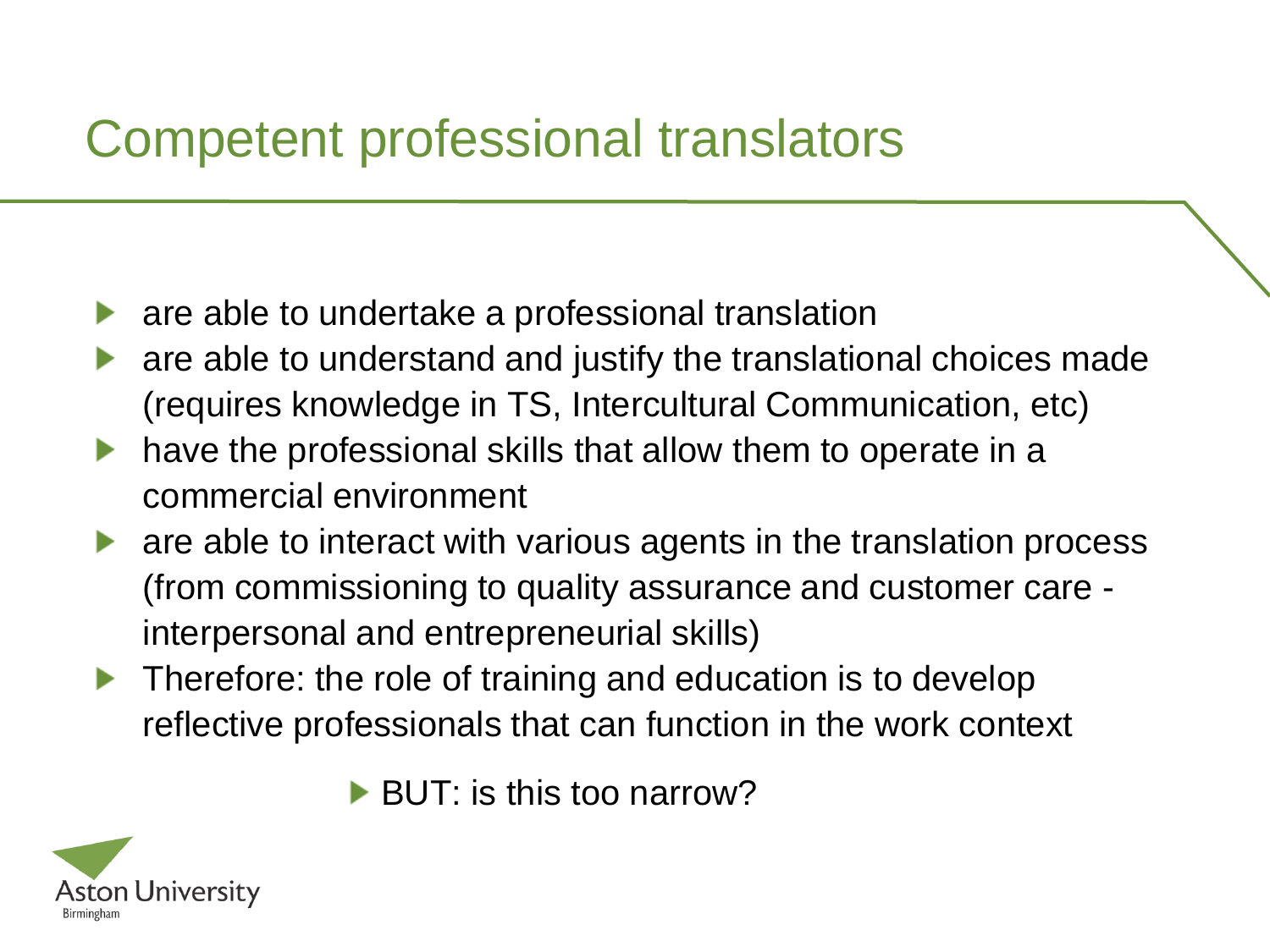# Dublin Descriptors (2004): Master's level

| <b>Knowledge and</b><br>understanding          | provides a basis or opportunity for originality in developing or<br>applying ideas often in a research context                                      |
|------------------------------------------------|-----------------------------------------------------------------------------------------------------------------------------------------------------|
| <b>Applying knowledge</b><br>and understanding | [through] problem solving abilities [applied] in new or<br>unfamiliar environments within broader (or multidisciplinary)<br>contexts                |
| <b>Making judgements</b>                       | [demonstrates] the ability to integrate knowledge and handle<br>complexity, and formulate judgements with incomplete data                           |
| <b>Communication</b>                           | [of] their conclusions and the underpinning knowledge and<br>rationale (restricted scope) to specialist and non-specialist<br>audiences (monologue) |
| <b>Learning skills</b>                         | study in a manner that may be largely self-directed or<br>autonomous                                                                                |



Descriptors 2004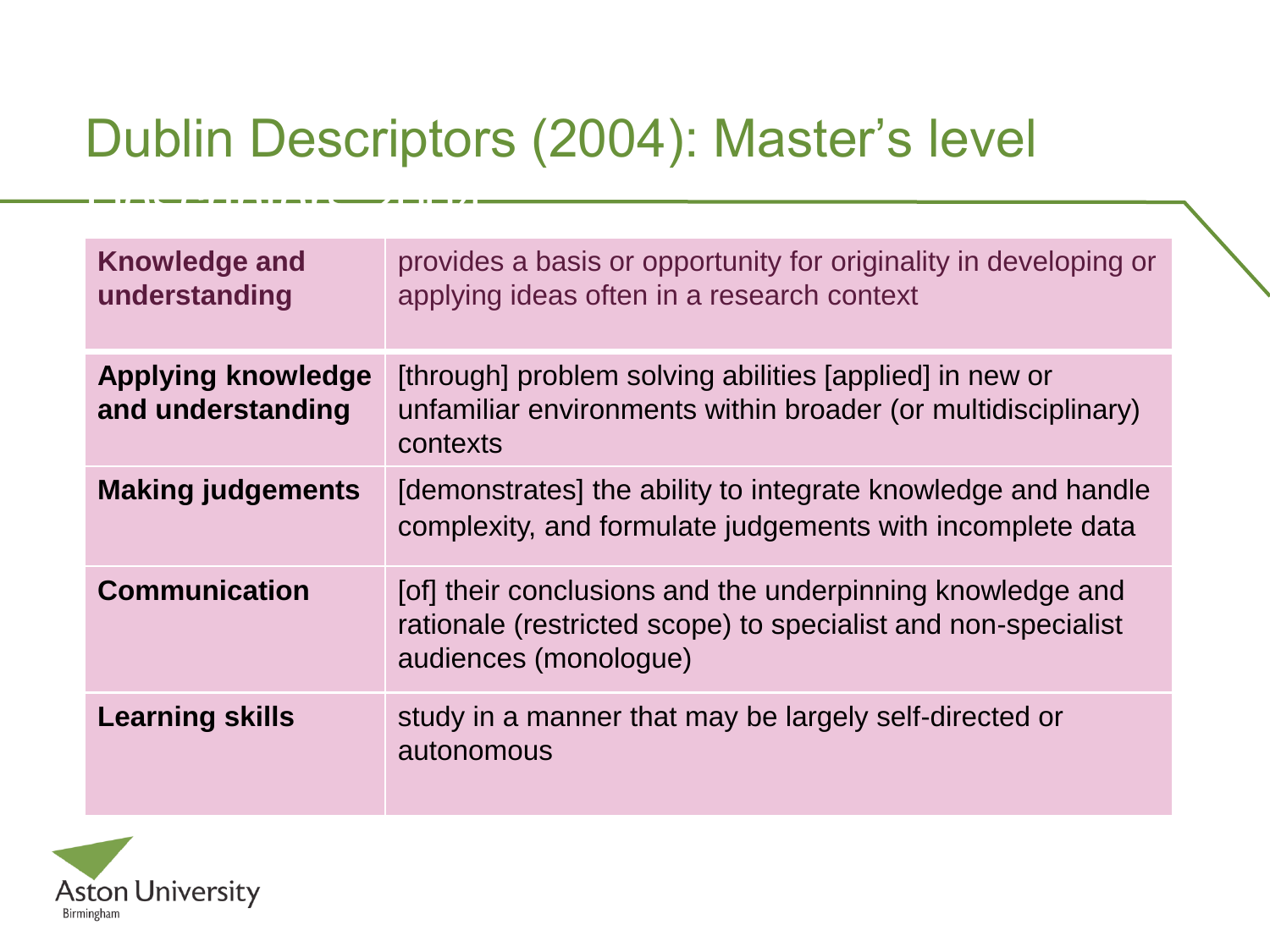# Complexity and ambition

- Achieving learning outcomes of a postgraduate translation ▶ programme is more than being able to undertake a professional translation
- Aim is not just to produce graduates who are job-ready to work as ▶ practitioners solely in the translation industry, but to educate professionals who are able to act independently and to take on new and innovative projects after graduation, and who are recognized as such by society – therefore training in a pure vocational way is not enough

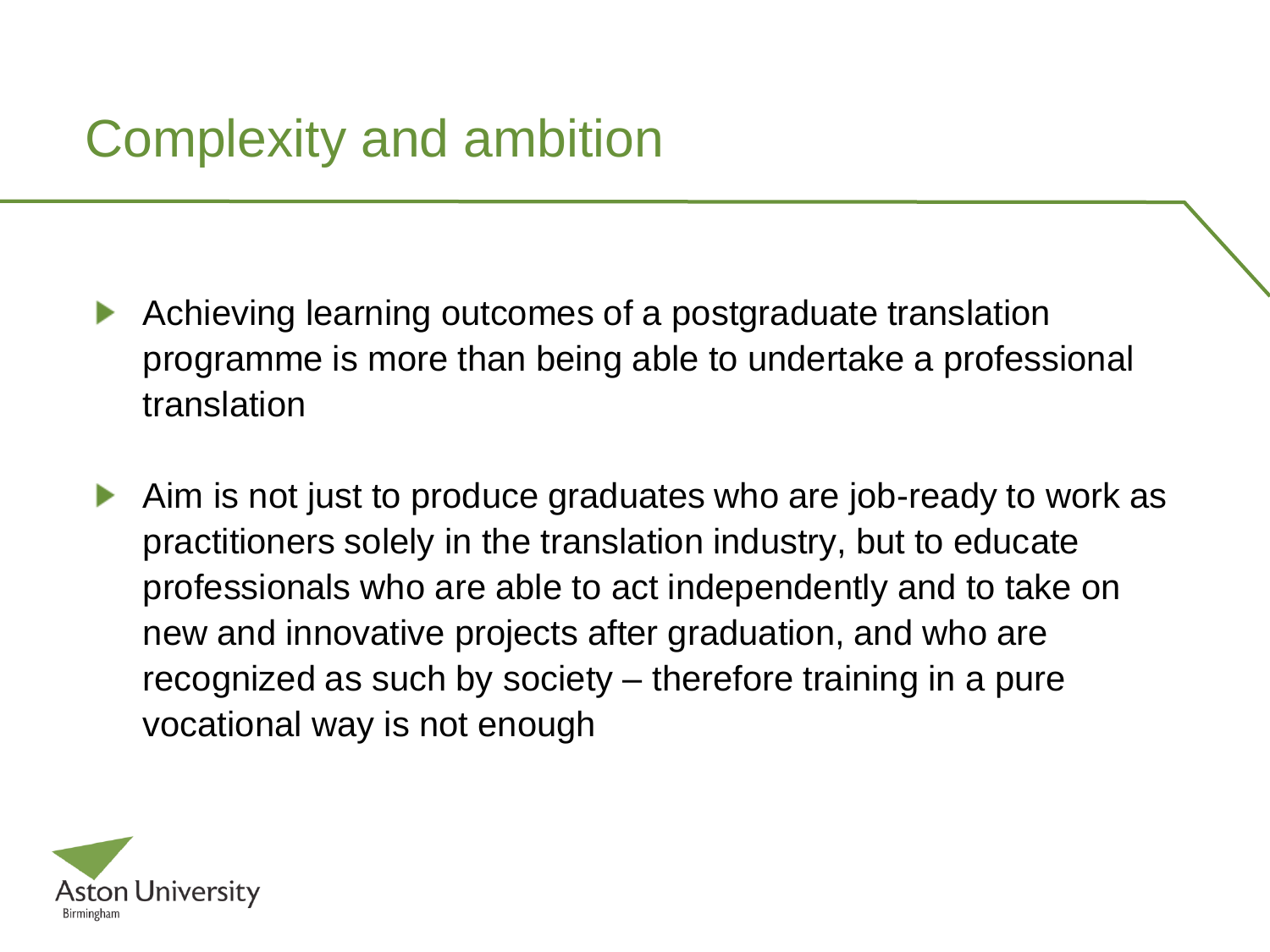### Integrated approach

- Students should experience broad scope of programme and feel ▶ challenged and appreciated
- Programme design guided by overarching learning outcomes ▶
- Programme modules are related and build on each other ▶
- What has been discussed and learnt in one module feeds into the other modules
- Coherent combination of theoretical, practical, and professional ▶ aspects
- Allow flexibility and adaptability ▶
- Coordinated and coherent approach of all trainers (including ▶ assessment)

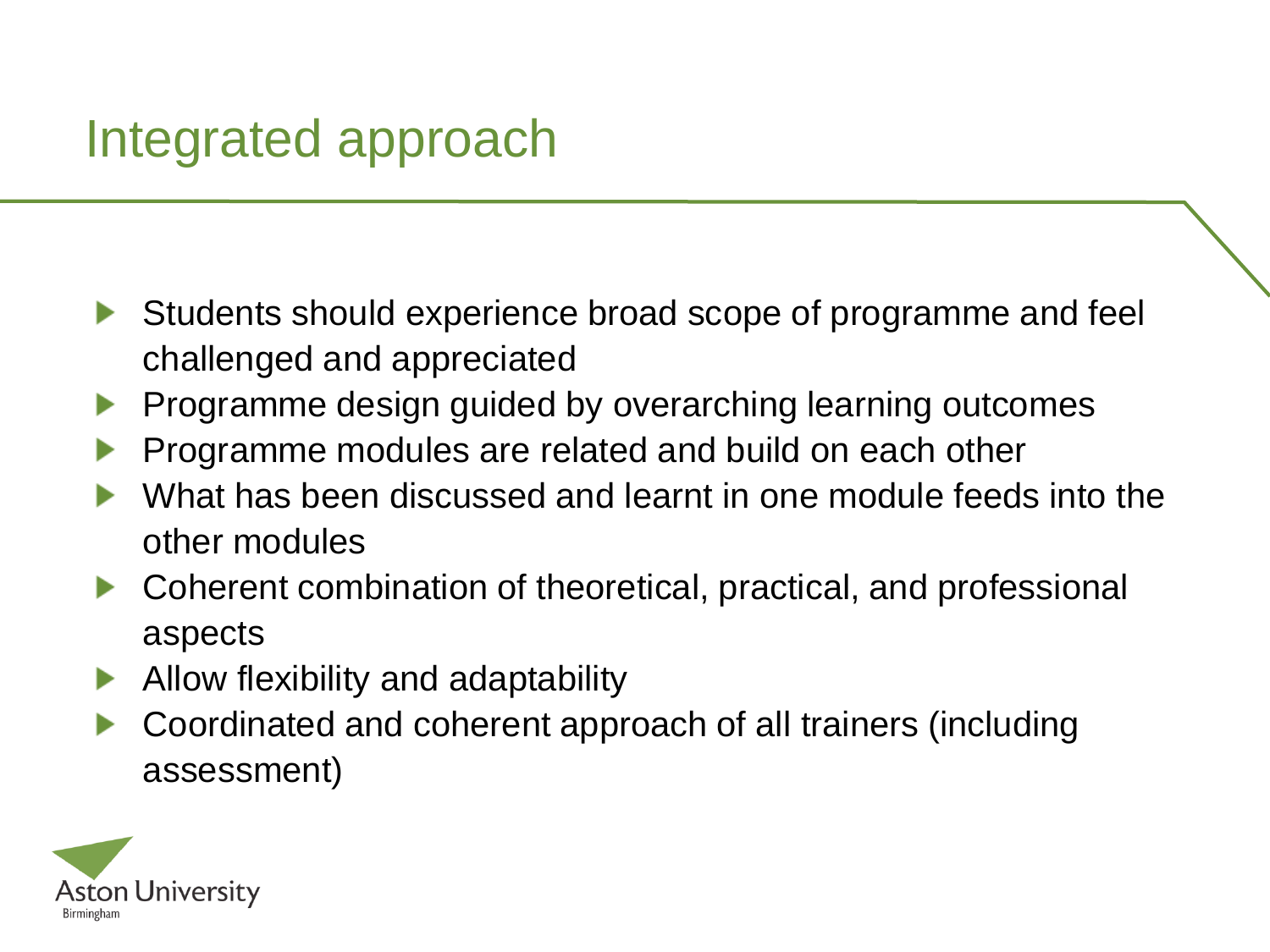### Aston's MA

- Text Analysis for Translation (input from Linguistics, Stylistics, ▶ Pragmatics, Intercultural Communication, CDA, etc; variety of material to be translated – what is a 'text'? Multi-semiotic)
- Theoretical Concepts of Translation Studies (TS as a discipline, ▶ definitions, approaches, research)
- Practical Translation / Specialised Translation (annotated translation) Þ
- The Translation Profession (group project: translation 'companies' ▶ manage authentic projects – students are effectively encouraged to take responsibility and manage their projects autonomously, take responsibility for their own learning; assessment: reflective report)
- Research Methods Þ
- Master's Dissertation (free choice of topic, scope for integrating ▶ theoretical, practical, professional aspects)

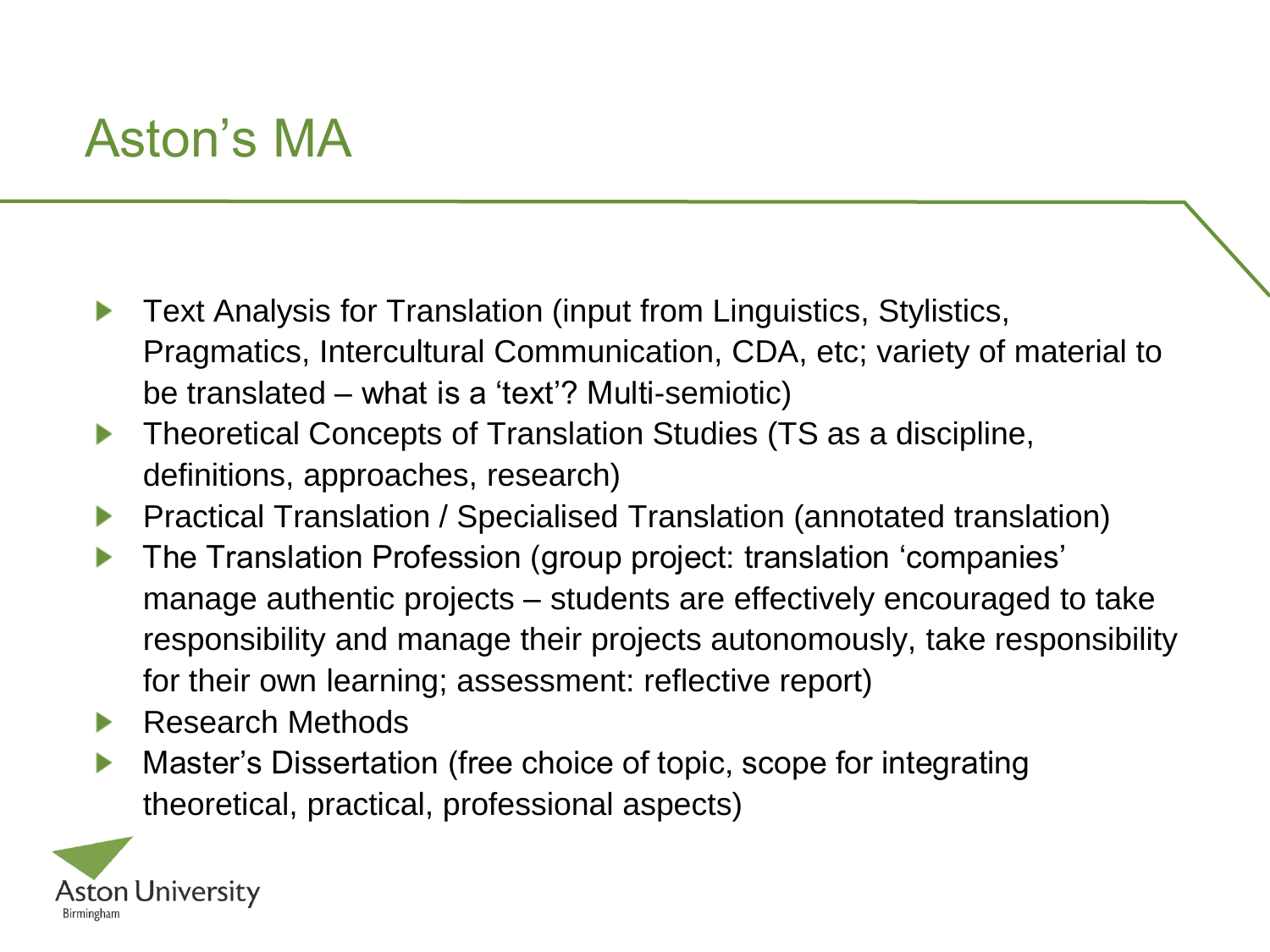## Master's Dissertation: Examples

- An investigation into whether or not a translator's mood affects the ▶ quality of a translation
- Translation and censorship of sexual discourse under Franco´s ▶ dictatorship in Spain. A case study
- Comparison of Polish translations of 'Alice in Wonderland' ▶
- Analysis of Obama speeches and their translations into German ▶
- An analysis of translation in the Republic period of China (1911- 1949): *The Commercial Press* as a case study
- Translation as a representation of cultural practices in West Africa: a ▶ study of the leaflets produced for the Ebola virus
- Post Editing of Machine Translation and its role in professional ▶ translation

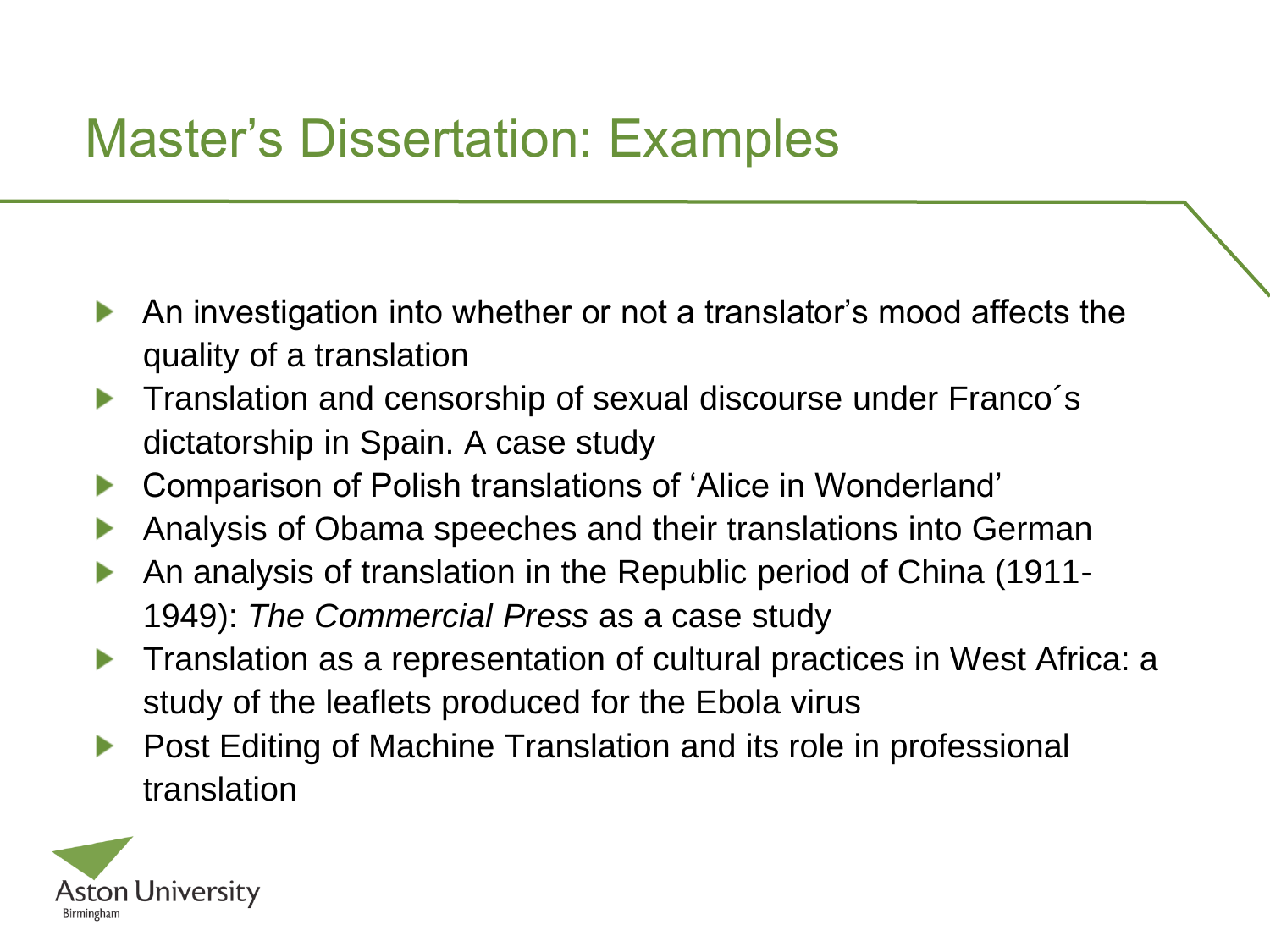# Research project for LSPs (2014/15)

- A 2014 report by professor Foreman-Peck (Cardiff Business ▶ School) on behalf of UK Trade and Investment shows that
	- ▶ poor language skills is costing the UK £48bn a year in lost exports or a 3.5% loss to GDP
	- ▶ lack of awareness of multilingual communication needs of SMEs
- Foreman-Peck study based on single equation estimates
- More evidence? Joint research project ATC and School of ▶ Languages and Social Sciences at Aston University

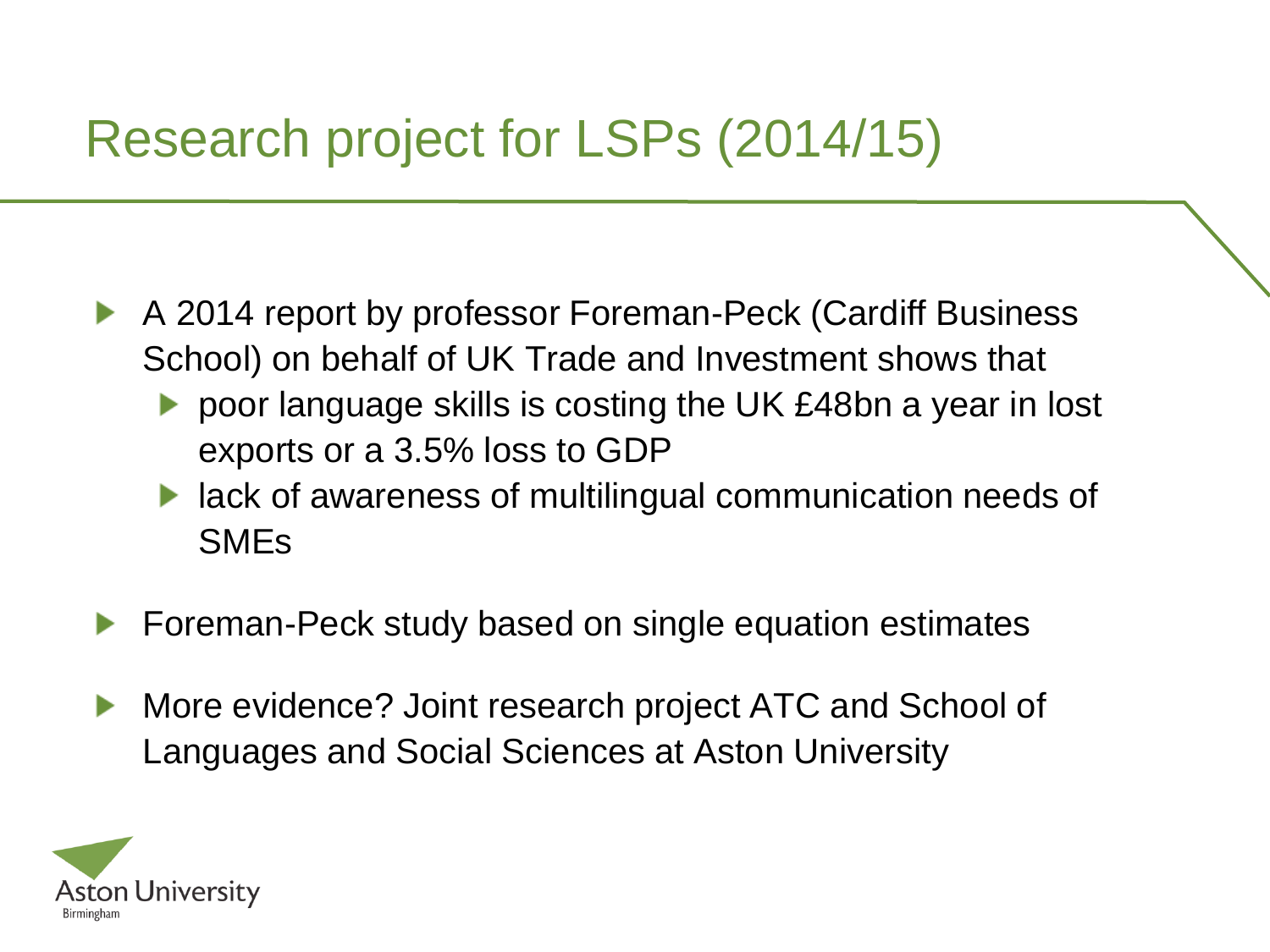# Case studies: Questions to investigate

Case study investigations of individual companies as follow-ups to the Foreman-Peck report

Case studies (supported by the translation company Comtec)

- Which language needs do companies have and how do they solve ▶ them?
- ▶ Which needs are catered for internally?
- For which purposes are LSPs used? ▶
- How does the company cooperate with the LSPs?
- What are benefits for the companies?
- Is there scope for development?▶

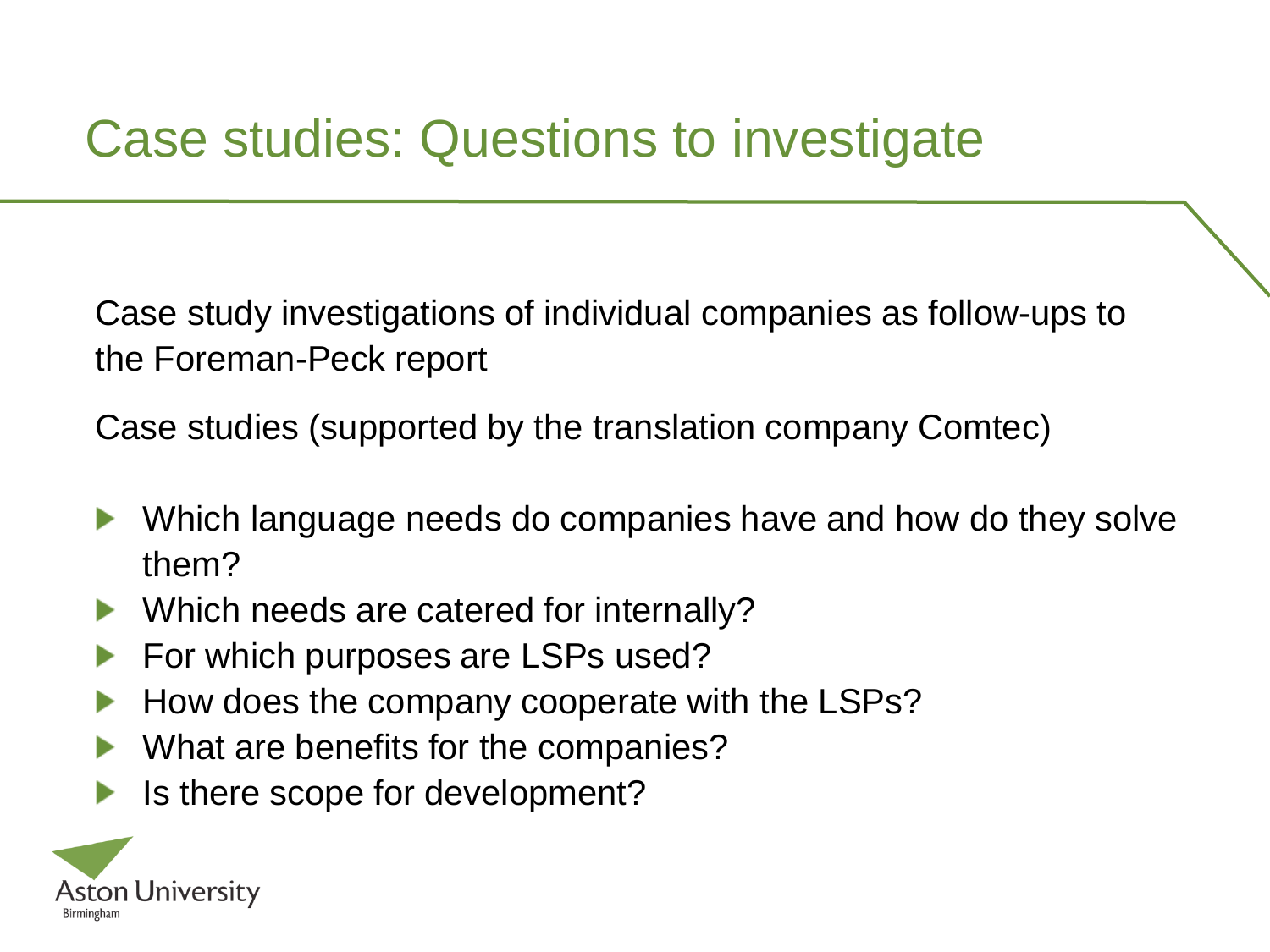# Findings

- Both X and Y work with an external LSP and have good cooperation, but translation needs mainly customer-driven
- Staff have different opinions on the value of having ▶ translations produced by a professional LSP ('translation does not have any influence on the corporate performance' vs 'translations bring customers closer to the company')
- Communication needs not yet fully incorporated into the ▶ strategic planning of X and Y (i.e., they don't have a formal language strategy)

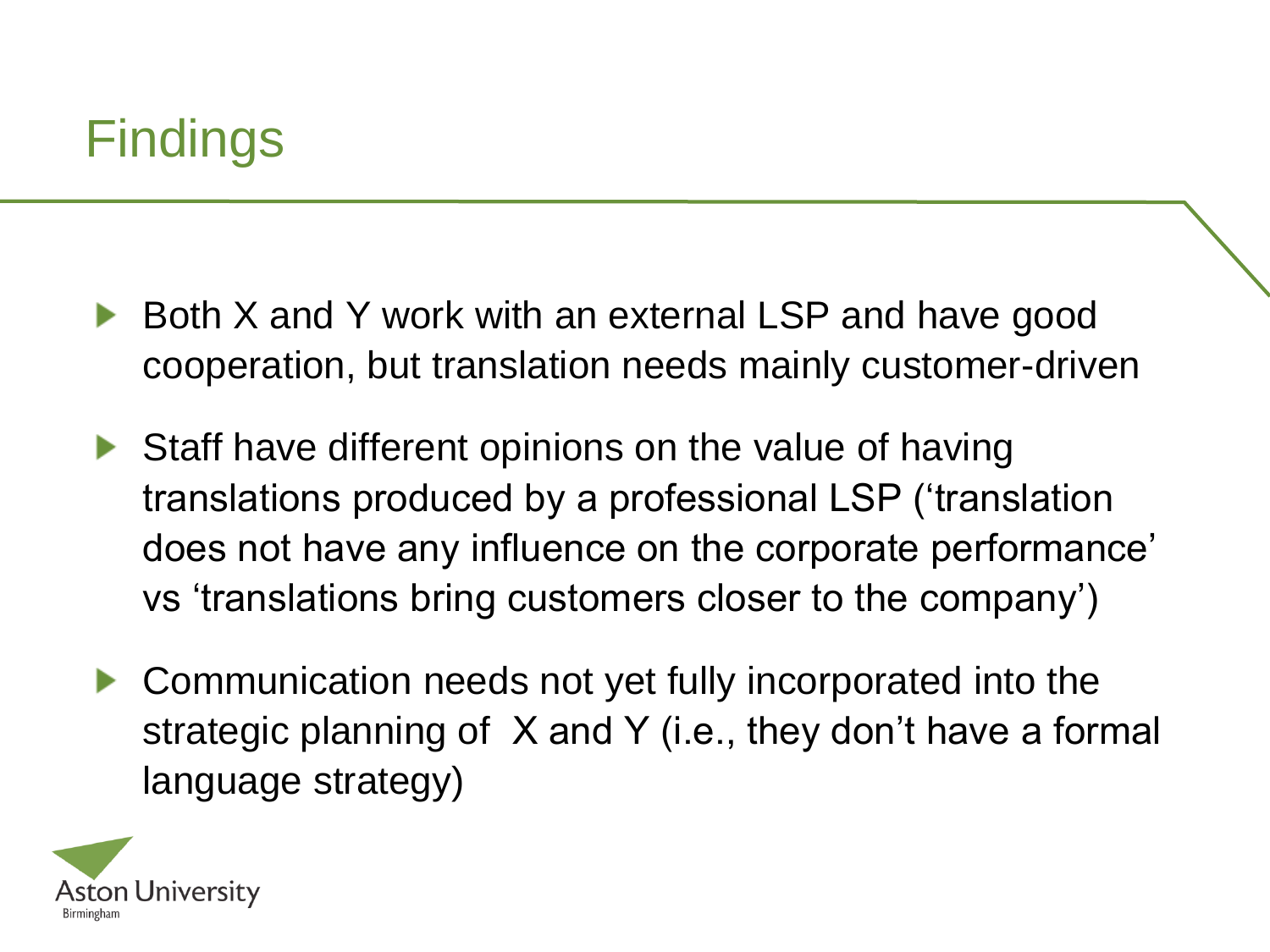### **Benefits**

- For translation industry: LSPs can gather case studies of good practice to ▶ show benefits of working with professionals (But: Companies reluctant to share information, esp. financial data)
- Þ For Translation Studies (underresearched field: role of translation in SMEs, perceptions of translation, translation policies)
- For Students: theoretical framework, methodological framework, ▶ communicate with SME staff and with LSP, evaluate findings (e.g. notions of translation), present results in the form of a Master's thesis, communicate results back to LSP and to ATC conference
- Students as researchers are part of the discourse community of TS ▶ (sense of belonging)

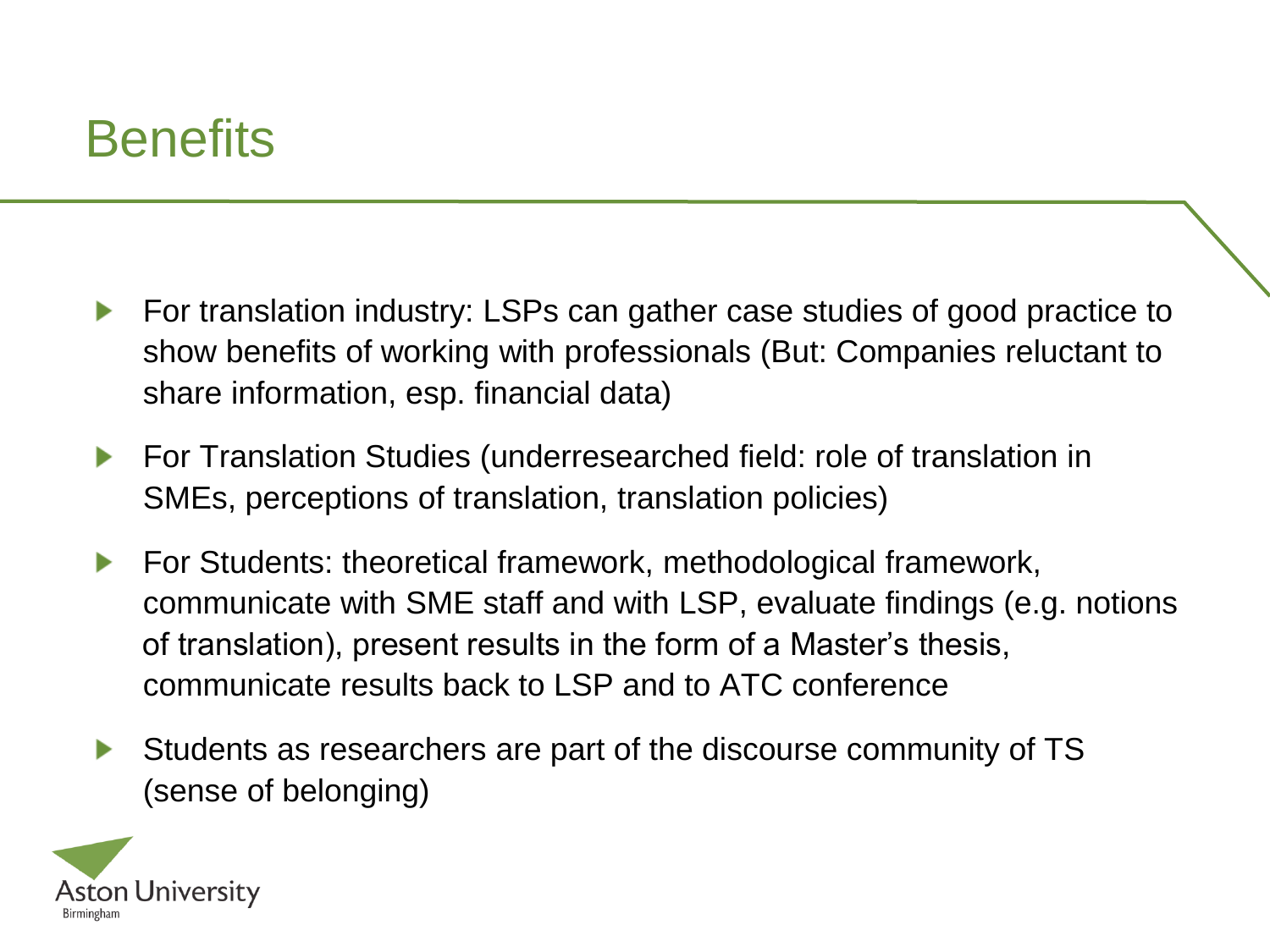- research into the realities of the translation workplace: analyse the ▶ various (physical, cognitive, social, environmental) factors which impact on professional translators' work, well-being, identity and continuing development (ergonomics of translation)
- ▶ translation as a social activity/phenomenon taking place in social contexts marked by positions of power and subject to intervention of various potential agents (e.g. author, client/commissioner, editor, publishing houses, distributors, academia) – case studies
- Translation (and interpreting) activities by non-professional Þ. translators (volunteers, activist translators): Who? When and where? How? Assumptions and perceptions? Effects?

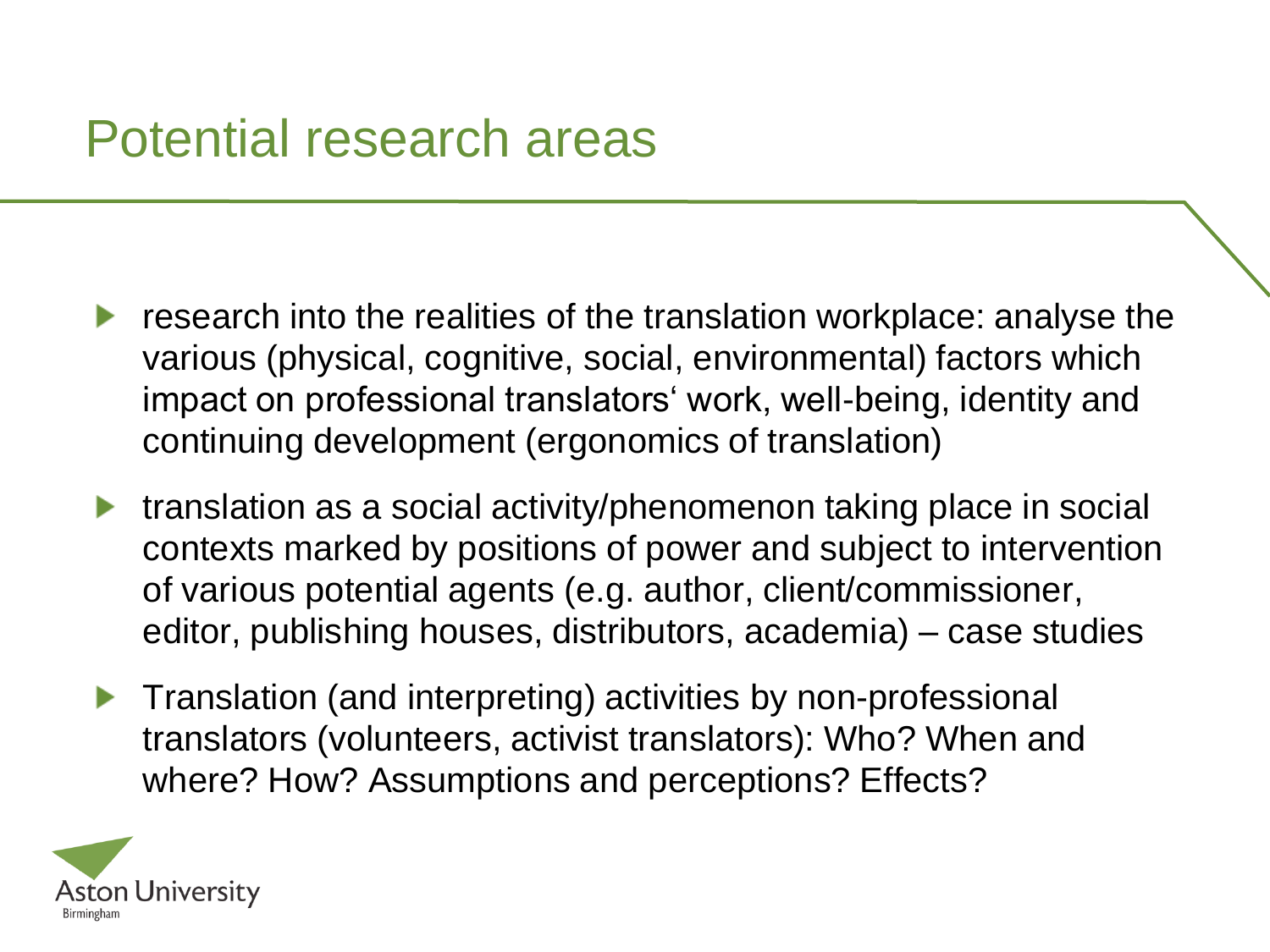# Cont'd

- Public views of translation/interpreting, of translators/interpreters ▶
- Media images of translators and interpreters ▶
- Institutional practices, policies, and values
- Immigration: needs, expectations, agents ▶
- E.g. News translation Gavin Esler interview with the German Chancellor  $\blacktriangleright$ Merkel on BBC Newsnight (May 2012)
- "The Kanzleramt provided Frau Merkel with a translator (or rather an ▶ interpreter) – although she speaks perfect English, and I speak some German. We used the interpreter's words as a guide but I thought we could have a better translation which we organised separately in London. This translation was voiced by an actor."

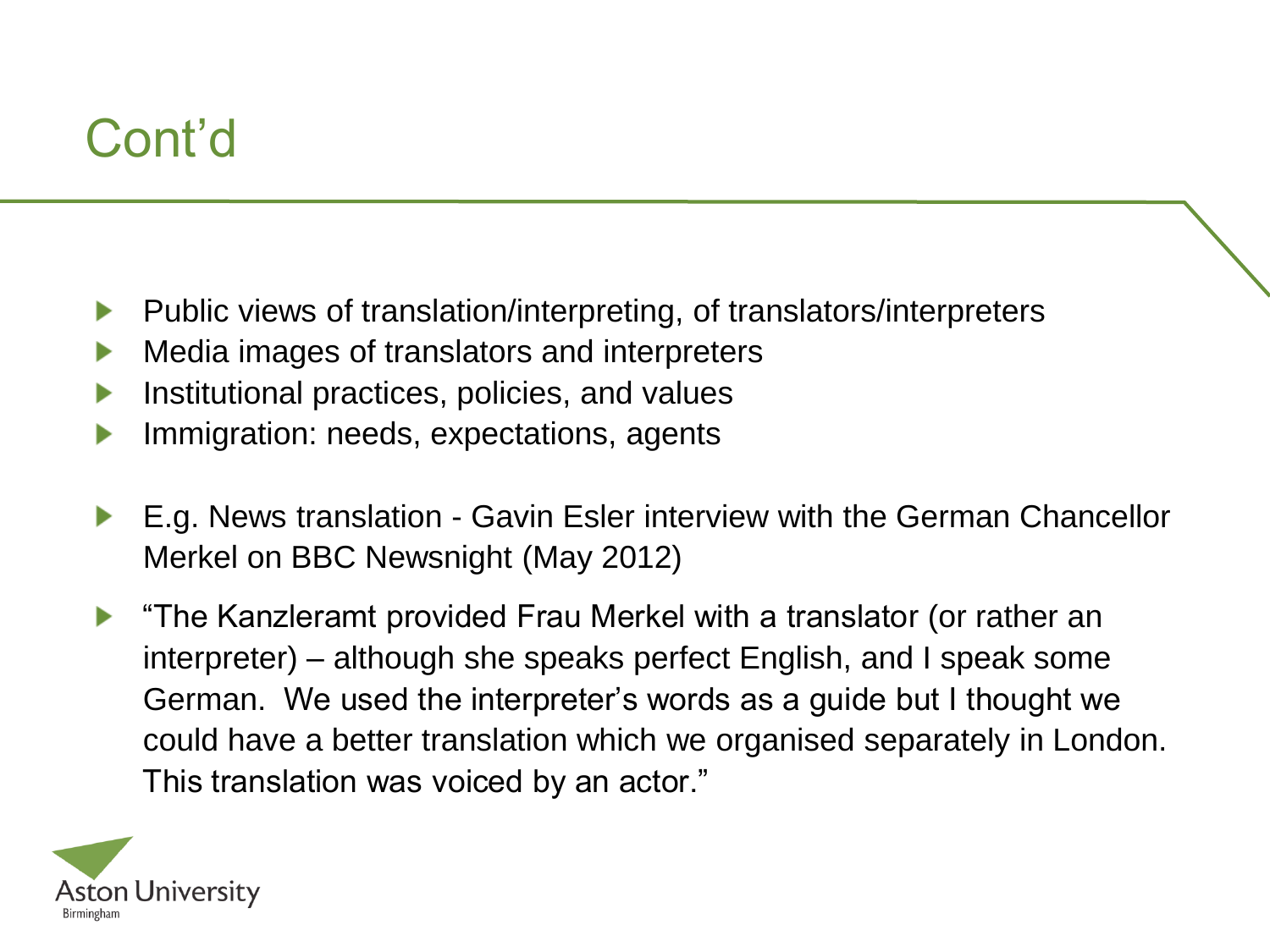# Education is not the learning of facts, but the training of the mind to think.

# ▶ (Albert Einstein 1921)